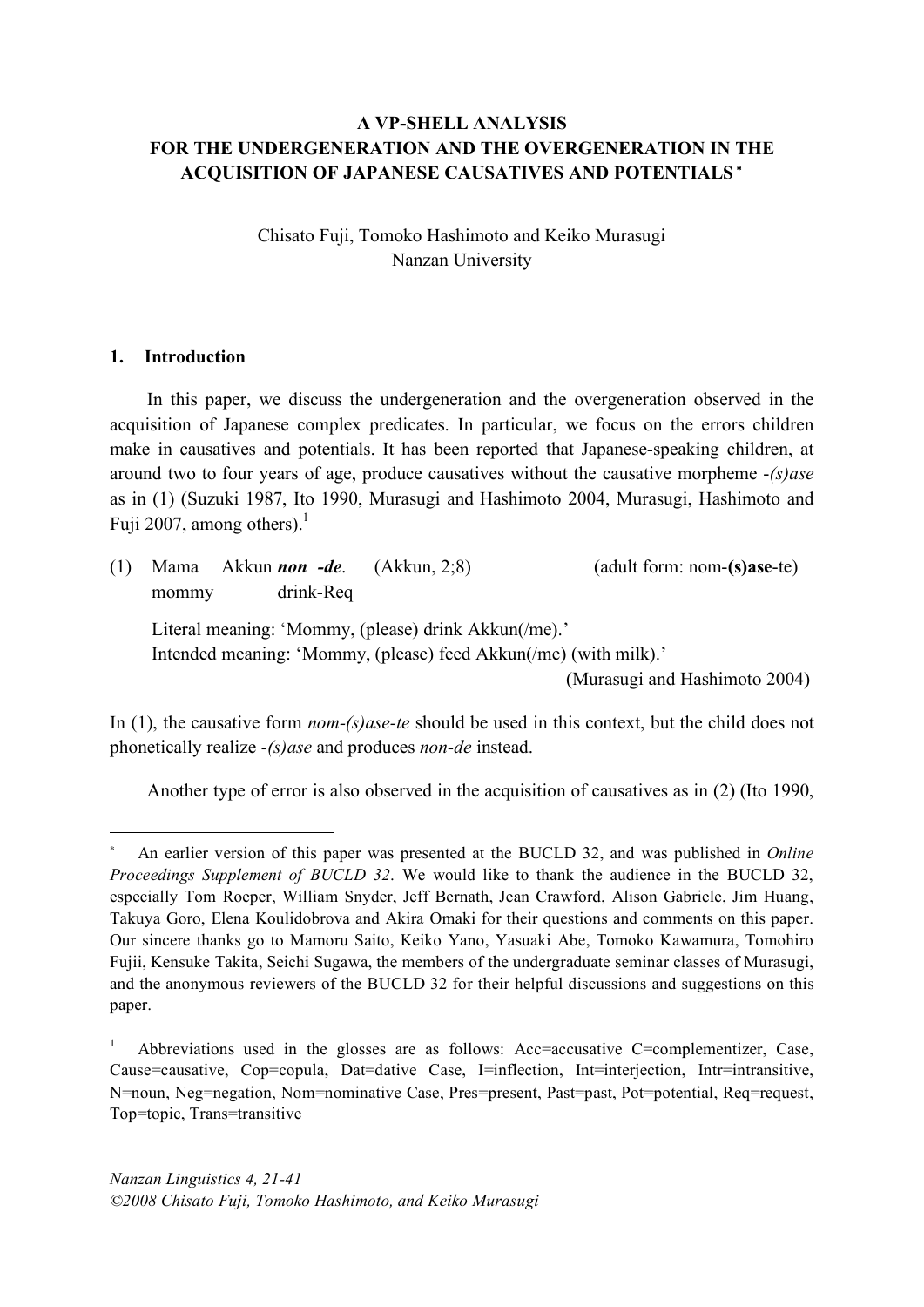Arai 2003, Murasugi and Hashimoto 2004, among others).

(2) a. *Nomi* -*tyatye* -te. (-tyatye = -sase) (Akkun, 3;7) (adult form: nom-**(s)ase**-te) drink -Cause -Req Intended meaning: '(Please) feed (me with miso soup.)' (Murasugi and Hashimoto 2004) b. Kuruma -o too -*si -sase* -ru. (Taatyan, 3;10) (adult form: too-**s**-(r)u) car -Acc pass -Cause -Cause -Pres Intended meaning: '(I'll) let the car pass through.' (Arai 2003)

In (2a), the causative morpheme *-(s)ase* should be attached to the verb stem *nom* 'to drink.' However, the child "erroneously" attaches -*tyatye* (meaning -*sase*) to the preverbal form *nomi*, and produces *nomi-tyatye-te*. (2b) is an example of doubled causatives. Although the transitive verb *too-s-(r)u* 'to let … pass' itself can be a causative verb, the child additionally attaches the unnecessary causative morpheme -*sase* to it, yielding the unacceptable form *too-si-sase-ru*. The Japanese-speaking children overgenerate the morpheme -*sase* in either case.

The similar errors have been reported in the acquisition of -*(rar)e* potential complex predicates (Okubo 1967, Noji 1974-1977, Ito 1990, Shibuya 1994, Arai 2006, among others). Arai (2006), for instance, gives a phonological explanation for the erroneous potential forms productively produced by a Japanese-speaking child. The data discussed in Arai (2006) and the data of Sumihare (Noji 1974-1977) are further reanalyzed by Yano (2007a) under Murasugi and Hashimoto's (2004) VP-shell analysis. The relevant examples are shown in (3) and (4).

(3) Mother:Zenbu tabe -**rare** -ru kara ne. all eat -Pot -Pres as Int '(You) can eat all.' Child: Zenbu tabe φ -ru ne. (Sumihare, 2;1) (adult form: tabe-**rare**-ru) all eat -Pres Int Literal meaning: '(I) eat all.' Intended meaning: '(I) can eat all.' (Noji 1974-1977) (4) a. Yar *-(r)are* -nai. (Taatyan, 3;5) (adult form: yar-**e**-nai) do -Pot -Neg Intended meaning: '(I) cannot do.' b. Zyoozuni mot *-e -rare* -ta. (Taatyan, 4;2) (adult form: mot-**e**-ta) well have -Pot -Pot -Past Intended meaning: '(I) could bring (this) up very well.' (Arai 2006)

(3) is an example of the undergeneration. According to the observer, the child repeats his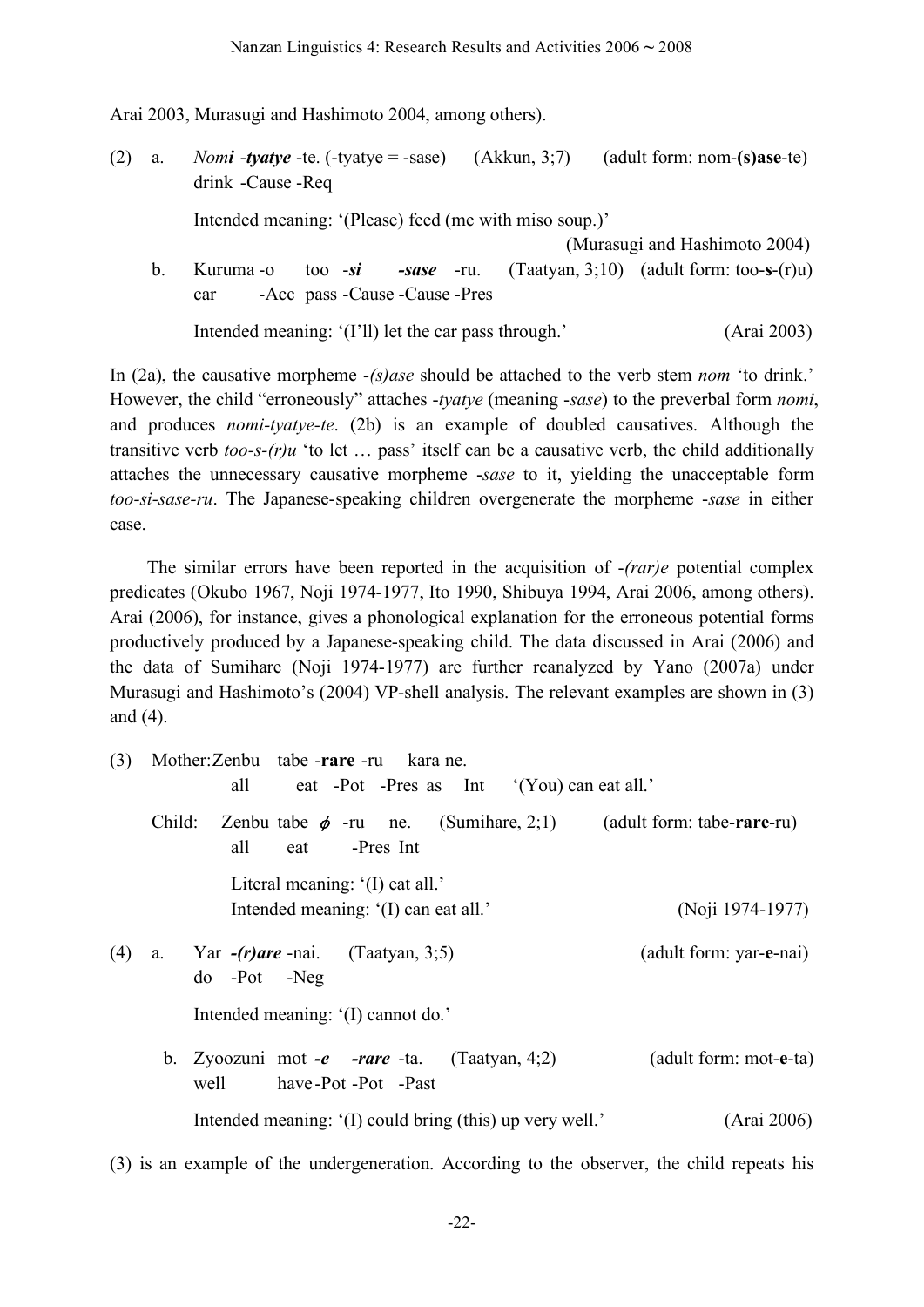mother's utterance without using the -*rare* form (Noji 1974-1977). (4a) and (4b), on the other hand, are the examples of the overgeneration. In the case of (4a), the child intends to say that he cannot do something, and the potential morpheme *-e* should be attached to the verbal stem. However, -*rare* is attached, and the erroneous form -*yarare*, instead of *-yare*, is produced. In (4b), the child attaches the morpheme -*e* correctly to the verbal stem, but additionally attaches the unnecessary morpheme -*rare*, thereby producing an unacceptable doubled potential form. In either case, the morpheme -*rare* is overgenerated.

The purpose of this paper is to analyze the undergeneration and the overgeneration phenomena observed in the acquisition of Japanese causative and potential complex predicates. This paper is an extension of Murasugi and Hashimoto (2004), Murasugi, Hashimoto and Fuji (2007) and Yano (2007a). Yano's basic line of argument is that the intermediate acquisition stages for both types of the complex predicate can be uniformly explained by Murasugi and Hashimoto's (2004) *v*-VP frame analysis. We pursue this line of argument based on the analysis of longitudinal studies of Japanese-speaking children reported in the previous literatures, e.g., Akkun (Murasugi and Hashimoto 2004), Sumihare (Noji 1974-1977), Taatyan (Arai 2003, 2006), and the subjects observed by Okubo (1967), Ito (1990), Shibuya (1993, 1994), Suzuki (1987), among others. We argue that the parallel undergeneration and overgeneration phenomena are observed in the acquisition of -*(rar)e* potential complex predicates as well as *-(s)ase* causative complex predicates. We provide supporting evidence for Murasugi and Hashimoto's (2004) proposal that the undergeneration is due to the Japanese-speaking children's initial hypothesis that the  $\nu$  does exist but it is phonetically null (just as in adult English). We also support Murasugi's (2007a,b,c) proposal that the overgeneration takes place because of the erroneous realization of the *v* and the use of the undifferentiated verbal form.

This paper is organized as follows. In Section 2, we discuss Japanese adult grammar of causatives and potentials. We overview the proposals made by Murasugi and Hashimoto (2004) and Bobaljik and Wurmbrand (2005, 2007) that Japanese complex predicates have *v*-VP or VP-shell structures (Larson 1988, Hale and Keyser 1993, 2003, Chomsky 1995, Harley 1995, 2006, among others). Then, we discuss the undergeneration phenomenon in Section 3, and the overgeneration phenomenon in Section 4. Section 5 concludes this paper.

### **2. The Adult Grammar of Japanese Complex Predicates**

### **2.1. -***(S)ase* **Causatives**

Japanese morphological *-(s)ase* causatives are formed by attaching the causative morpheme *-(s)ase* to the verb stems. It has been argued that -*(s)ase* is ambiguous in two ways (Miyagawa 1984, 1998, Harley 1995, 2006, Matsumoto 2000, Murasugi, Hashimoto and Kato 2003, Murasugi and Hashimoto 2004, among others). The sentence in (5), for instance, is ambiguous between (6a) and (6b).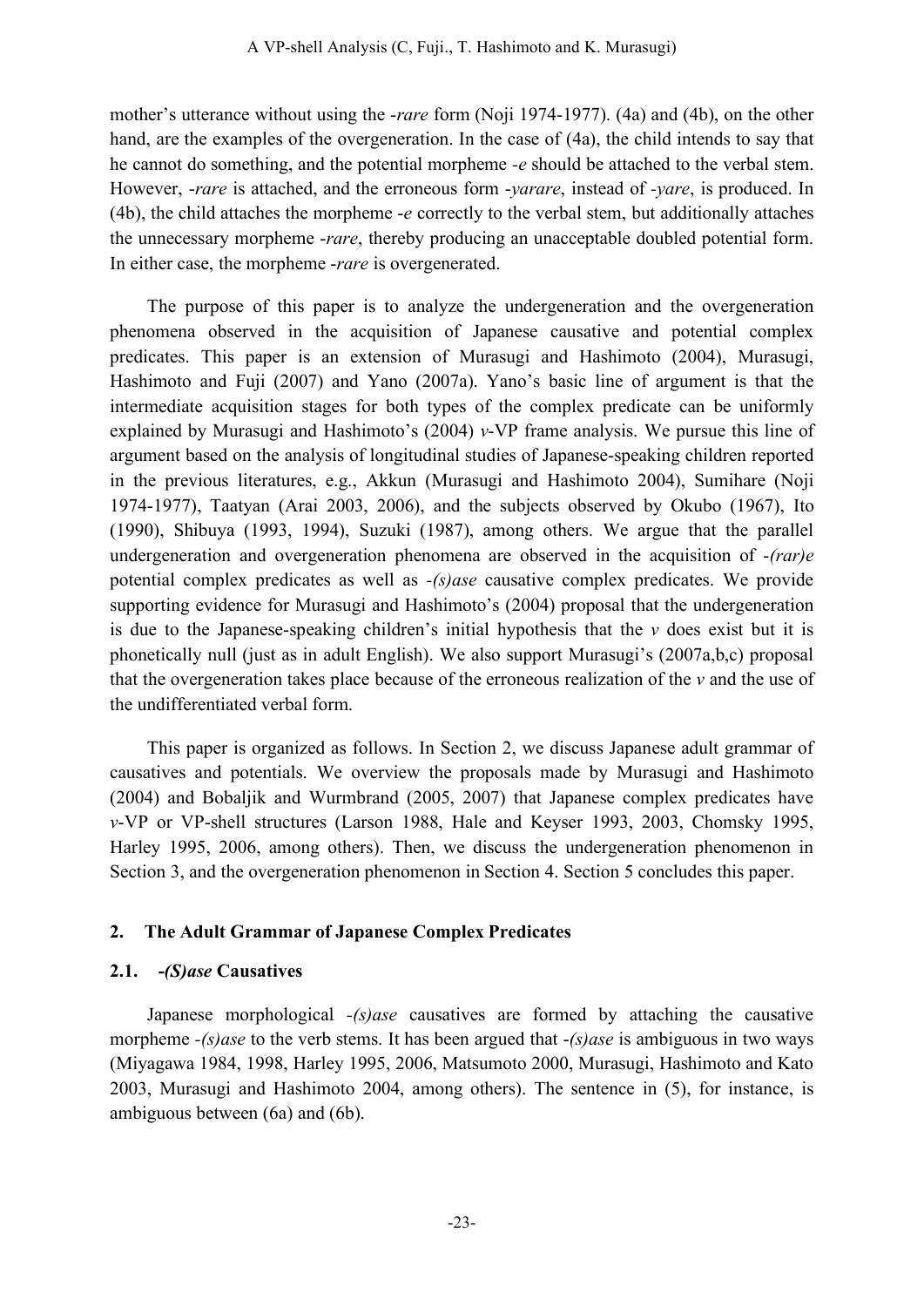(5) Taroo -ga Hanako -ni pan -o tabe -sase -ta. -Nom -Dat bread-Acc eat -Cause -Past

'Taroo made Hanako eat some bread.'

- (6) a. Taroo gave an order to Hanako and Hanako ate some bread.
	- b. Taroo fed Hanako with some bread.

In one reading, as shown in (6a), *Hanako* is an agent, whereas it is a goal in another reading as shown in (6b). The sentence with the former reading is called 'the syntactic causative,' while that with the latter reading is called 'the lexical causative.'

Based on the VP-shell hypothesis (Larson 1988, Hale and Keyser 1993, 2002, Chomsky 1995, among others), Murasugi and Hashimoto (2004) propose the structures for these two types of *-(s)ase* causative, as shown in (7a) and (7b), respectively.



(Murasugi and Hashimoto 2004)

As shown in (7), a syntactic causative has the bi-clausal structure, whereas a lexical causative has the mono-clausal structure. According to their analysis, *-(s)ase* is ambiguous in the adult grammar of Japanese. In one case where it is an independent V, it takes a *v*-projection as its complement, yielding a complex structure as in (7a). In this case, the dative argument, or the causee, is interpreted as an agent. In the other case, it combines with the V and forms a complex verb, yielding a simple sentence with no embedding as in (7b). The dative argument is then interpreted as a goal. In Murasugi and Hashimoto's (2004) terms, Japanese causative morpheme  $-(s)$ *ase* is a realization of the [+cause]  $v^2$ 

 <sup>2</sup> Following Miyagawa (1980, 1984, 1998), Zenno (1985), Harley (1995), Matsumoto (2000), among others, Harley (2006) also argues that -*sase* is ambiguous between syntactic and lexical causatives, and that syntactic causatives are bi-clausal while lexical causatives are mono-clausal. She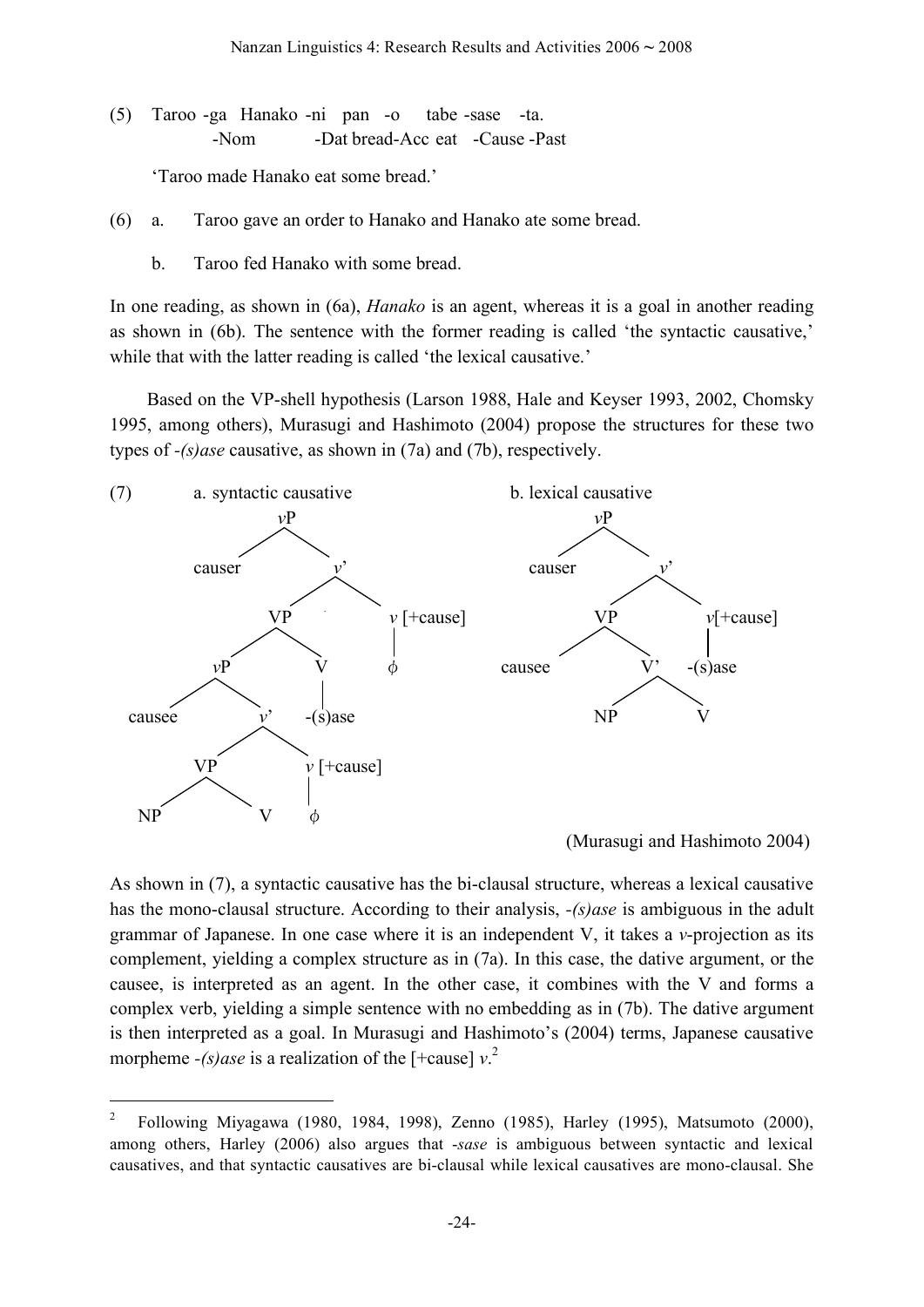Following Hale and Keyser (1993, 2003), Murasugi and Hashimoto (2004) give the *v*-VP frame structure to Japanese transitive and intransitive sentences as well. Japanese transitive and intransitive verbal forms are distinguished with their morphemes as in (9), and these morphemes are in the  $v$  as shown in  $(10)^3$ 



Unlike Japanese, the  $[\pm \text{cause}]$  *v* is not phonetically realized in English transitive and intransitive sentences, as in (11).

- (11) a. Mary sank the boat. (transitive)
	- b. The boat sank. (intransitive)

1

The structures of (11a) and (11b) are represented in (12a) and (12b) respectively.

further assumes the *v*-VP structure for Japanese causatives based on Hale and Keyser (1993, 2002). Harley (2006), however, considers -*sase* to be the head of the *v*P in both syntactic and lexical causatives. According to her analysis, in lexical causatives, a CAUS *v*º is adjacent to a root. On the other hand, in syntactic causatives, a CAUS *v*º is not adjacent to a root and takes another *v*P complement.

Japanese transitive and intransitive morphemes are not always overt. For instance, in the case of *todok-(r)u* in (9b), the [-cause]  $\nu$  is realized phonetically null like English verbs.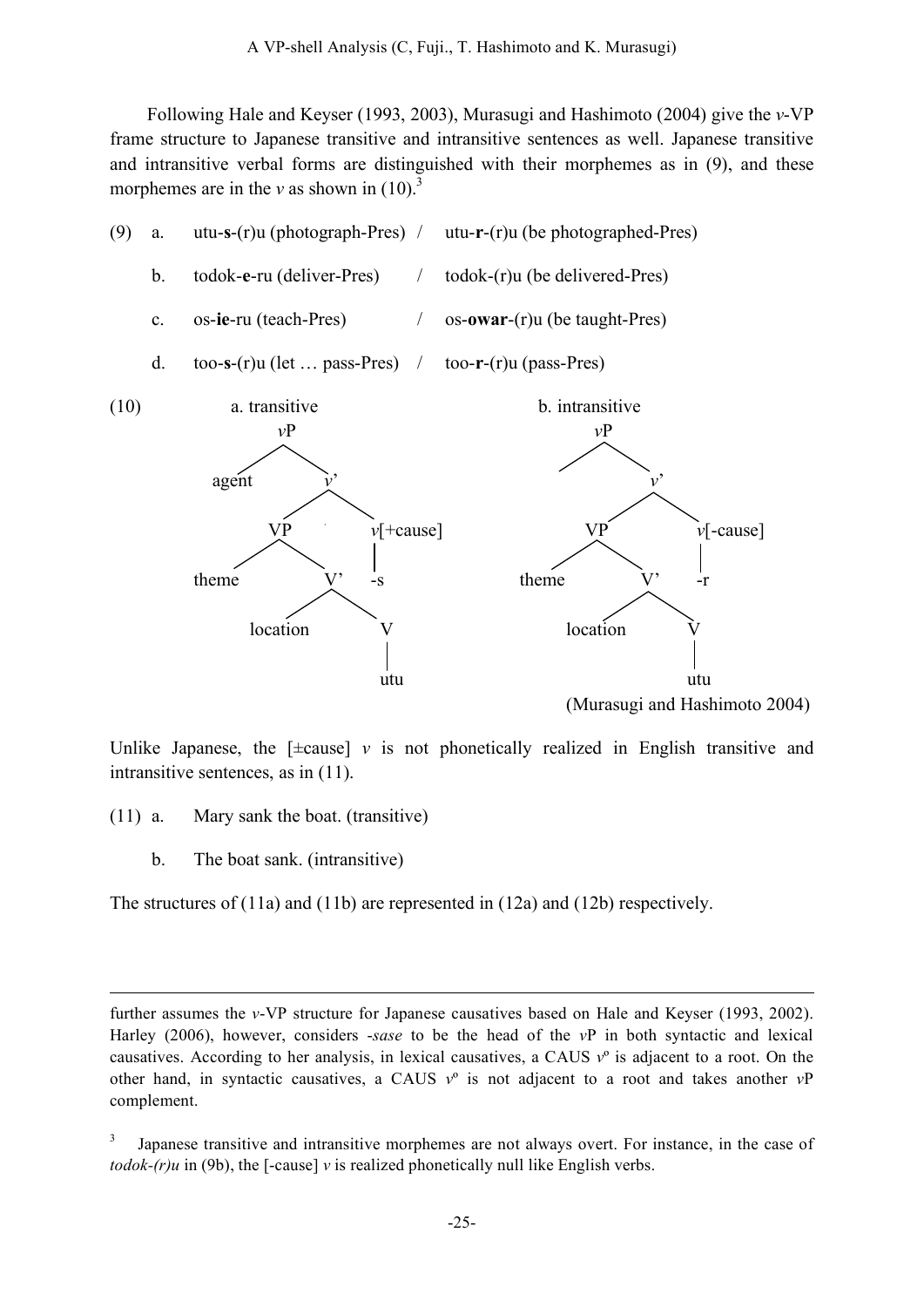

(Larson 1988, Hale and Keyser 1993, 2002, Chomsky 1995)

In (12a) and (12b), the verb 'sink' consists of two abstract verbs: the [±cause] *v* and V. The  $[\pm \text{cause}]$  *v* is realized phonetically null, and the transitive and the intransitive verbs have the same verbal form.

# **2.2. -***(Rar)e* **Potentials 4**

Japanese -*(rar)e* potential complex predicates are constructed by adding the morpheme -*(rar)e* '-able' to the verb stems. The vocalic verb stems, whose final elements are vowels, take the morpheme -*rare*, and the consonantal verb stems, whose final elements are consonants, take the morpheme -*e*, as shown in (13) (Shibuya 1993, Kinsui 2003, Arai 2006, among others).

| 'see-Pot-tense'  |
|------------------|
| mi-rare-ru       |
| mi-rare-ta       |
|                  |
| 'make-Pot-tense' |
| tukur-e-ru       |
| tukur-e-ta       |
|                  |

The verbs *tabe-ru* 'to eat' and *mi-ru* 'to see' shown in (13a) are vocalic, and the morpheme

 <sup>4</sup> The analysis of child potentials presented here is an extension of Yano's MA thesis (2007a) submitted to Nanzan University, which was also presented at Connecticut-Nanzan-Siena Joint Workshop on Linguistic Theory and Language Acquisition at Nanzan University, February 21st in 2007, and in Nanzan Linguistics Special Issue 3.1.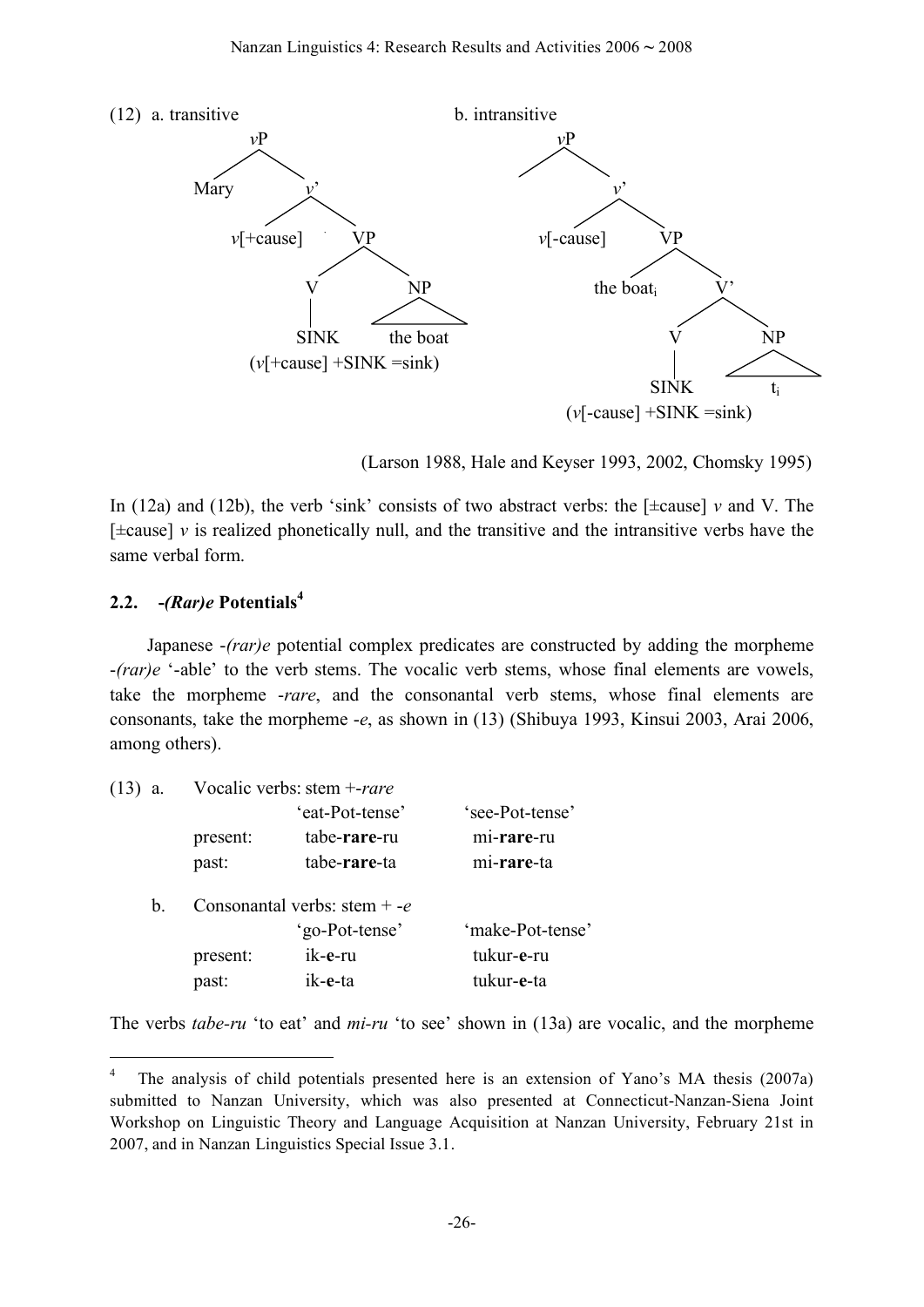-*rare* is attached to the verb stems to derive the potential forms, *tabe-rare-ru* 'can eat' and *mi-rare-ru* 'can see.' In contrast, *ik-u* 'to go' and *tukur-(r)u* 'to make' shown in (13b) are consonantal verbs, and the morpheme -*e* is attached to the verb stems to derive the potential forms, *ik-e-ru* 'can go' and *tukur-e-ru* 'can make.' The examples in (14) indicate the typical potential sentences.

|                                            |  |  |  | $(14)$ a. Taroo -wa hitoride          | supagetti -o tabe -rare -ru.<br>-Top by oneself spaghetti -Acc eat -Pot -Pres |  |  |
|--------------------------------------------|--|--|--|---------------------------------------|-------------------------------------------------------------------------------|--|--|
|                                            |  |  |  | 'Taroo can eat spaghetti by himself.' |                                                                               |  |  |
| b. Hanako -wa hitoride gakkoo-ni ik-e -ru. |  |  |  |                                       | -Top by oneself school -Dat go-Pot-Pres                                       |  |  |
|                                            |  |  |  | 'Hanako can go to school by herself.' |                                                                               |  |  |

There are several important proposals regarding the structure of potentials (e.g., Tada (1992) and Koizumi (1995) for the AGR-based approach, Saito and Hoshi (1998) for the Head-Head Merger approach, and Takano (2003) for the Prolepsis approach). In this paper, we assume Bobaljik and Wurmbrand's (2005, 2007) analysis that the potential morpheme -*(rar)e* is the head of the *v*P. Given their analysis, the structure of (14a) would be the one shown in (15).



Thus, under the *v*-VP frame analysis, the potential morpheme *-(rar)e*, transitive and intransitive morphemes, and the causative morpheme *-(s)ase* in lexical causatives are all the head of the *v*P.

In the following sections, we analyze the undergeneration and the overgeneration in *-(s)ase* causatives and *-(rar)e* potentials, and provide some supporting evidence for the hypothesis that children, in the course of language acquisition, fail to realize the correct adult form for the *v* (Murasugi and Hashimoto 2004, Murasugi 2007a,b,c).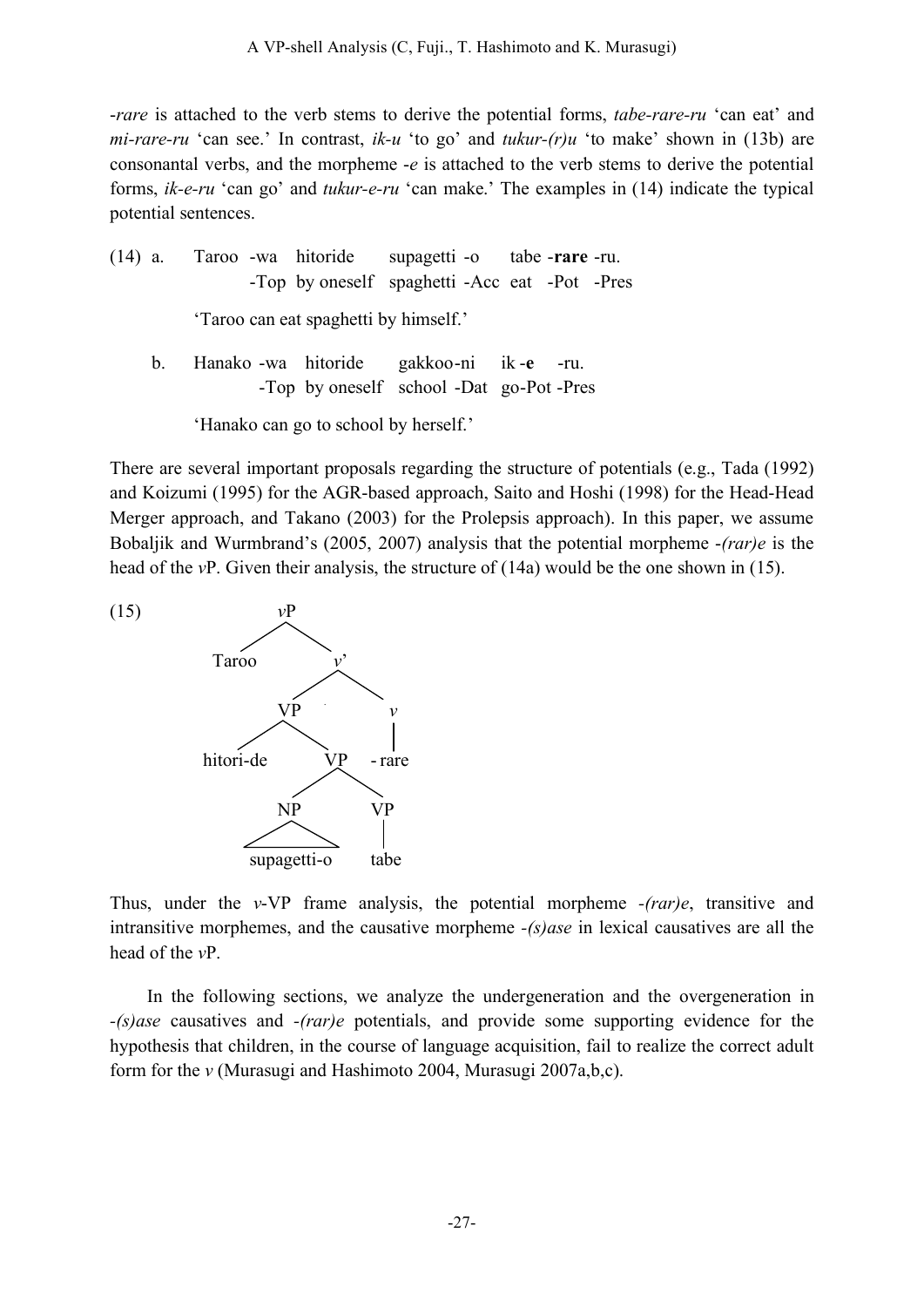# **3. The Undergeneration**

According to Murasugi and Hashimoto (2004), the structure of VP-shell itself is acquired very early,<sup>5</sup> but it takes time for the Japanese-speaking children to acquire the "correct" lexical form of the *v*. Murasugi and Hashimoto (2004) propose that there is a stage where children hypothesize that the  $\nu$  is realized phonetically null. This stage corresponds to what we call the stage of the undergeneration.

# **3.1. The Undergeneration in** *-(S)ase* **Causatives**

In the early two-year-old, children's utterances which have the causative meaning (or intention) are produced without the causative morpheme *-(s)ase* (Murasugi and Hashimoto 2004). We call such phenomenon 'the undergeneration.' A couple of examples are given in  $(16a = (1))$  and  $(16b)$ .

| $(16)$ a. | Mama Akkun <i>non -de</i> .                                                                                              |     |              | (Akkun, 2;8)       | $(adult form: nom-(s)ase-te)$         |  |  |  |  |
|-----------|--------------------------------------------------------------------------------------------------------------------------|-----|--------------|--------------------|---------------------------------------|--|--|--|--|
|           | mommy                                                                                                                    |     | drink - Req  |                    |                                       |  |  |  |  |
|           | Literal meaning: 'Mommy, (please) drink Akkun(/me).'<br>Intended meaning: 'Mommy, (please) feed Akkun(/me) (with milk).' |     |              |                    |                                       |  |  |  |  |
|           |                                                                                                                          |     |              |                    | (Murasugi and Hashimoto 2004)         |  |  |  |  |
| b.        | Kutyu<br>a pair of shoes put on                                                                                          | hai | -te.<br>-Req | (Sumihare, $2:1$ ) | $($ adult form: hak- $(s)$ ase-te $)$ |  |  |  |  |

Literal meaning: '(Please) put on (your) pair of shoes.' Intended meaning: '(Please) put a pair of shoes on (me).'

(Murasugi, Hashimoto and Fuji 2007)

As shown in (16a), Akkun intends to say *nom-(s)ase-te* to ask his mother to feed him, but utters *non-de* 'please drink' instead, without lexically realizing -*(s)ase*. Murasugi, Hashimoto and Fuji (2007) find the same type of undergeneration error in the longitudinal data of Sumihare (Noji 1974-1977). In (16b), Sumihare produces *hai-te* instead of *hak-(s)ase-te*. He does not produce *-(s)ase* though it is clear that he intends to ask someone to put a pair of shoes on him. This type of erroneous causative has been widely observed in previous literatures (e.g., Okubo 1967, Suzuki 1987, Ito 1990, Arai 2003, among others).

 <sup>5</sup> From around 1;5 through <sup>3</sup> years of age, the sentences with onomatopoeic expressions and *suru/sita/site* 'do/did/doing' as in (i) are often produced by Japanese-speaking children.

<sup>(</sup>i) Mama Akkun hai doozyo tiyu. (tiyu = suru) (Akkun, 2;5) mommy yes please do 'Akkun(/I) will give (it) to Mommy.' (Murasugi and Hashimoto 2004)

Murasugi and Hashimoto (2004) propose that *suru/sita/site* assigns an agent role to a subject. That is, the *v* is realized as *suru/sita/site* in this stage, and children have VP-shell structures. See Murasugi and Hashimoto (2004) and Murasugi, Hashimoto and Fuji (2007) for more data and detailed analysis.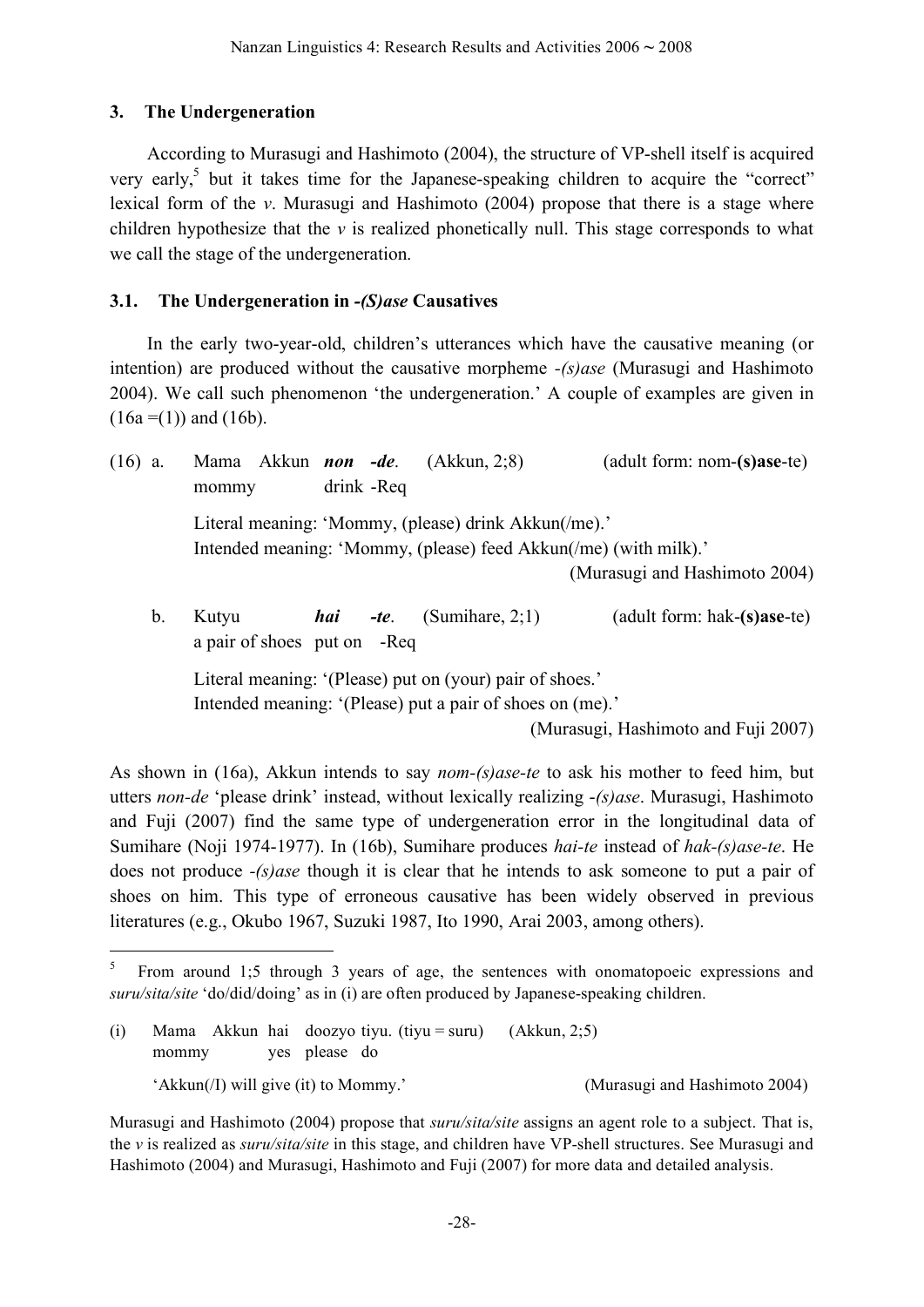Murasugi and Hashimoto (2004) point out that the period in which erroneous causatives in (16) are observed overlaps with that of children's transitive/intransitive alternation errors observed by them and other researchers (Okubo 1967, Ito 1990, among others). Children start producing the intransitive and the transitive verbs "correctly" (i.e., in the adult form) at around the age of two. It should be noted, however, not all the verbal forms are always "correct." The relevant examples of the transitive/intransitive alternation errors are given in (17).

(17) a. Akkun ima kaya koe *nayab* -u. (*nayab*-u = *narab*-(r)u) (Akkun, 2;11) now from this be-in-line-Pres (adult form: **narab**-**e**-ru)

Intended meaning: 'From now, Akkun(/I) will put these in line.'

(Murasugi and Hashimoto 2004)

b. *Nui*-ta koko. (Sumihare, 2;1) (adult form: **nuk**-**e**-ta) pull-Past here

Intended meaning: '(This) is out from here.'

(Fuji 2006, Murasugi, Hashimoto and Fuji 2007)

In (17a), instead of the transitive verb *narab-e-ru* 'to put...in line,' Akkun erroneously produces what corresponds to the intransitive verb *narab-(r)u* 'to be...in line.' In contrast, in (17b), the intransitive verb *nuk-e-ta* 'came off' must be used in the adult grammar. However, Sumihare uses the transitive form *nui-ta* 'pulled.'

Murasugi and Hashimoto (2004) argue that both of the causatives without *-(s)ase* and the transitive/intransitive alternation errors are due to children's initial hypothesis that the [±cause] *v* is phonetically null. To be precise, the utterances in (16) are not 'omission' errors, but they are 'the undergeneration.' Although the children apparently omit -*(s)ase*, they just assume the *v* to be null. This also holds for the transitive/intransitive alternation errors. As discussed in Section 2.1, in adult Japanese, the [±cause] *v* are basically overt, and therefore a transitive verb and an intransitive verb have different forms, such as *utu-s-u* 'to photograph' and  $utu-r-u$  'to be photographed.' However, children assume the [ $\pm$ cause] *v* to be null in this period, and they do not distinguish the two forms. Thus, Murasugi and Hashimoto (2004) propose that this is the stage where children know that either *-s* or *-r* should be attached to the verb (probably because they never hear the verb without these morphemes), and hence, children randomly attach these morphemes directly onto the V. This is why children sometimes produce verbal forms correctly and sometimes do not.

# **3.2. The Undergeneration in -***(Rar)e* **Potentials**

Like causatives, children start producing potentials without the potential morpheme *-(rar)e* in the early two-year-old. We find the same type of undergeneration as causatives, as shown in  $(18)$ .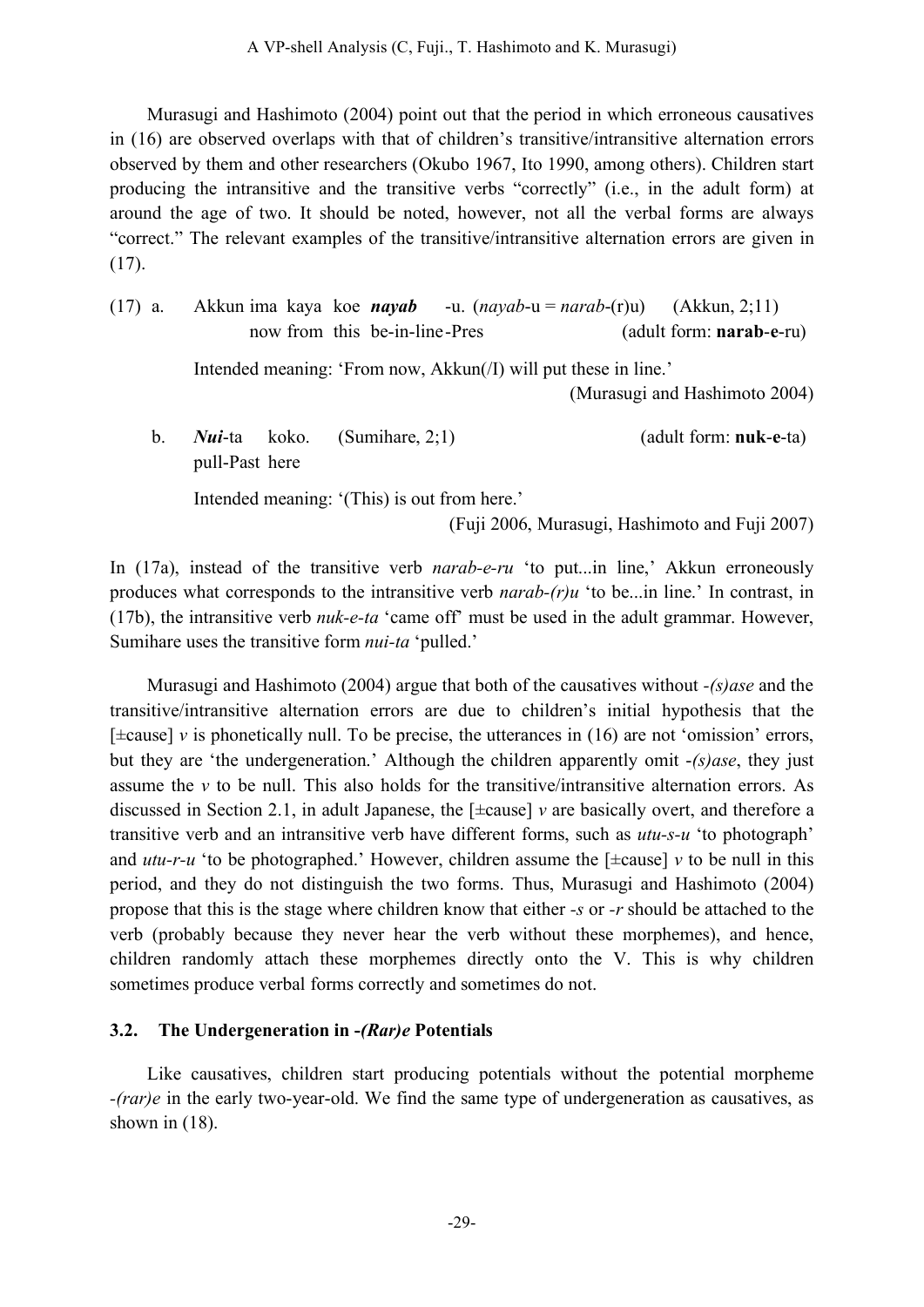(18) a. Child: Zenbu tabe φ -ru ne. (Sumihare, 2;1) (adult form: tabe-**rare**-ru) all eat -Pres Int Literal meaning: '(I) eat all.' Intended meaning: '(I) can eat all.' (Noji 1974-1977) b. Sime φ nai wa yo. (2;3) (adult form: sime**-rare-**nai) close Neg Int Int Literal meaning: '(I) don't close (it).' Intended meaning: '(I) cannot close (it).' (Okubo 1967)

In (18a=(3)), as we mentioned in Section 1, Sumihare repeats after his mother without using the *-rare* form, despite the fact that the mother speaks to her son using the *-rare* form *tabe-rare-ru* 'can eat.' (18b) is the same type of utterance produced by another Japanese-speaking child. Okubo (1967) reports that the child intends to say *sime-rare-nai* 'cannot close,' but in the actual speech, he produces the verbal form *sime-nai* 'don't close,' without attaching the potential morpheme -*rare.* Given that the potential morpheme is in the *v* (Bobaljik and Wurmbrand 2005, 2007), this error can be well explained under Murasugi and Hashimoto's (2004) VP-shell analysis. That is, children in this stage, at around the age of two, hypothesize that the *v* is phonetically null.

On the other hand, the "correct" potential forms also appear in the children's early production (Okubo 1967, Ito 1990, Shibuya 1994, Arai 2006, Yano 2007a,b,c, among others). Shibuya (1994) and Arai (2006) report that children start producing the correct potential forms with the morpheme -*e* at around the age of two. Based on her analysis of Noji corpus from CHILDES database (MacWhinney 2000), Yano (2007a,b,c) also finds that -*e* potentials appear very early, at around 2;0. Some examples of Sumihare's potential sentences are given in (19).

|             | (19) a. Too -r -e -n. (Sumihare, 2;0)<br>pass - Intr - Pot - Neg    |                  |  |  |  |  |  |
|-------------|---------------------------------------------------------------------|------------------|--|--|--|--|--|
|             | '(I) cannot pass (here).'                                           | (Yano 2007a,b,c) |  |  |  |  |  |
| $b_{\cdot}$ | Kakko -ga hak -e -n. (Sumihare, 2;2)<br>shoes -Nom put on -Pot -Neg |                  |  |  |  |  |  |
|             | '(I) cannot put on my shoes.'                                       | (Yano 2007a,b,c) |  |  |  |  |  |

In (19a) and (19b), Sumihare apparently produces potential forms correctly. *Too-r-e-n* 'cannot pass' in (19a) and *hak-e-n* 'cannot put on' in (19b) are the short forms of *too-r-e-nai* and *hak-e-nai*. Those are possible truncated forms in some Japanese dialects.

Then, are potentials really acquired in such an early stage, even at the age of two? An possible answer for this question is a positive one, i.e., the adult syntax of potentials is acquired very early compared with other complex predicates. The other possibility is, on the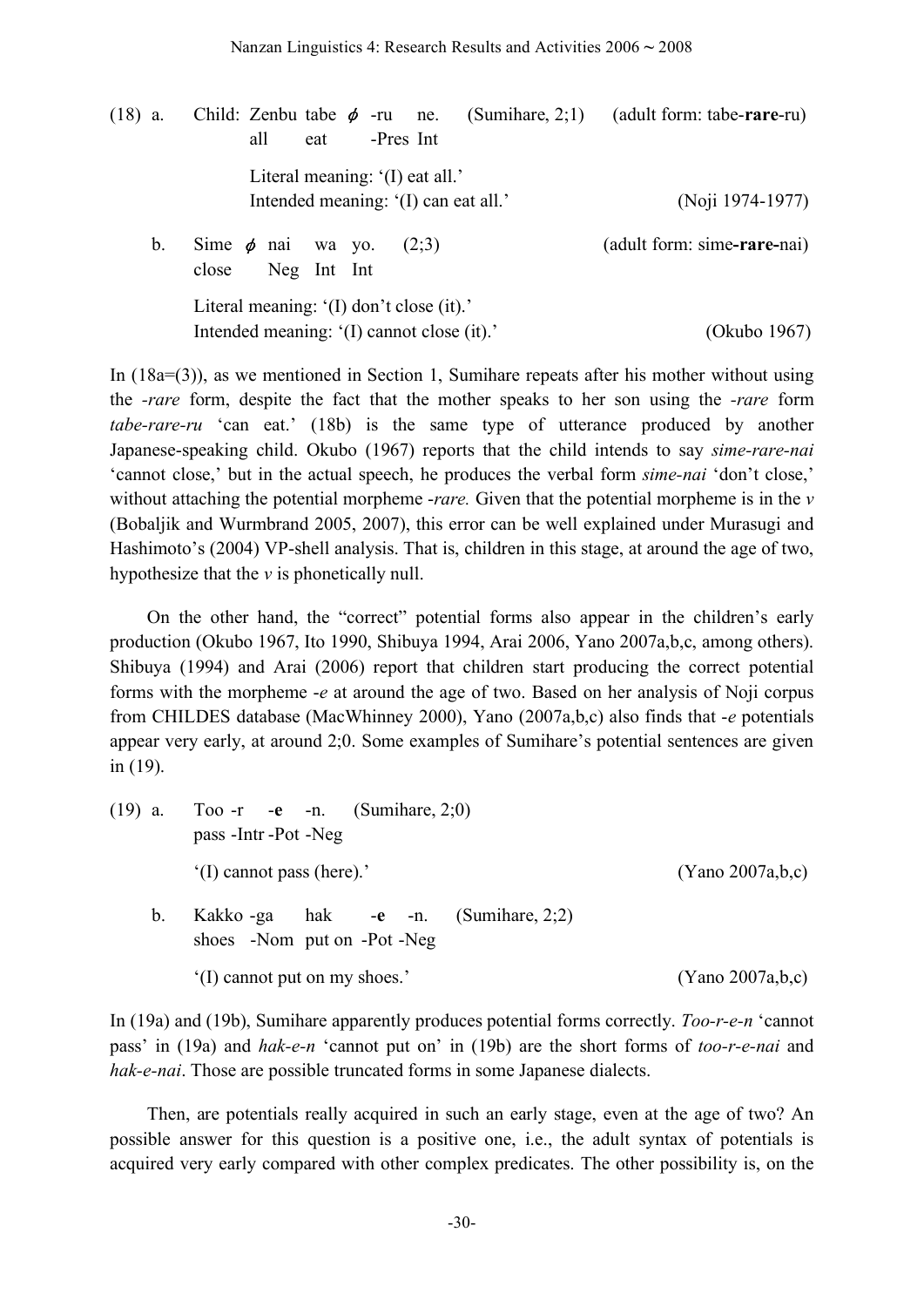contrary, what apparently looks like the adult potential form does not, in fact, have exactly the same structure as adults'. Murasugi (2007a,b,c) gives an answer to this problem. She proposes that children's predicates produced at the early age of two are the uninflected (undifferentiated) form, and that the *v* is phonetically null in this stage. Hereafter, we support the latter possibility or Murasugi's (2007a,b,c) analysis: Sumihare's potential predicates produced at the early age of two, in fact, are the undifferentiated form, and this is the stage where the  $\nu$  is phonetically null as well. In other words, in this stage, the children attach the potential morpheme -*e* onto the V.

Some evidence for this proposal is found in Murasugi and Fuji's (2007) analysis of the longitudinal data of Sumihare (Noji 1974-1977). First, Sumihare, in the stage where the undergeneration in question is observed, produces "erroneous" tense inflections as shown in (20).

(20) Tootyan, koko gomi tui *-ta* yo. (Sumihare, 2;1) father here dust stick-Past Int (adult form: tui-**tei-ru** (perfect)) Intended meaning: 'Daddy, you have got the dust here (=on your cheek).' (Murasugi and Fuji 2007)

The context of (20) is that Sumihare wants to tell his father that his father has dust on his cheek. In this context, the perfect form -*tei-ru* <sup>6</sup> should be used. However, Sumihare employs the simple past form and says *tui-ta* 'stuck' instead of *tui-te iru* 'have been stuck.' Based on the detailed analysis of other perfect and progressive forms produced by Sumihare (Noji 1974-1977), Murasugi and Fuji (2007) argue that tense/aspectual markers such as -*ta*, -*(r)u*, or -*te(iru)* and the stems of verbs are not differentiated at the very early stage. This analysis stands upon the proposal by Murasugi (2007a,b,c) that the verbal forms of Japanese-speaking children at around the age of two are the unmerged form of the verb and the tense, and that the children's functional categories such as T and *v* are not phonetically realized at the very early stage in such agglutinative language as Japanese. The verbs and the tense/aspectual markers are unanalyzed (undifferentiated), and they are base-generated in the V. That is, Sumihare regards the whole verbal form *tui-ta* in (20) as V.

The second evidence is, as is discussed in Murasugi and Fuji (2007), found in Sumihare's erroneous negative forms observed in the intermediate acquisition stage in question. In adult Japanese, -*nai* 'not' is a verbal predicate which itself carries finite tense (Sano 2000). The structure of negation is represented schematically in (21).

Japanese *-tei-ru* sentences are ambiguous between the progressive and the perfect interpretations.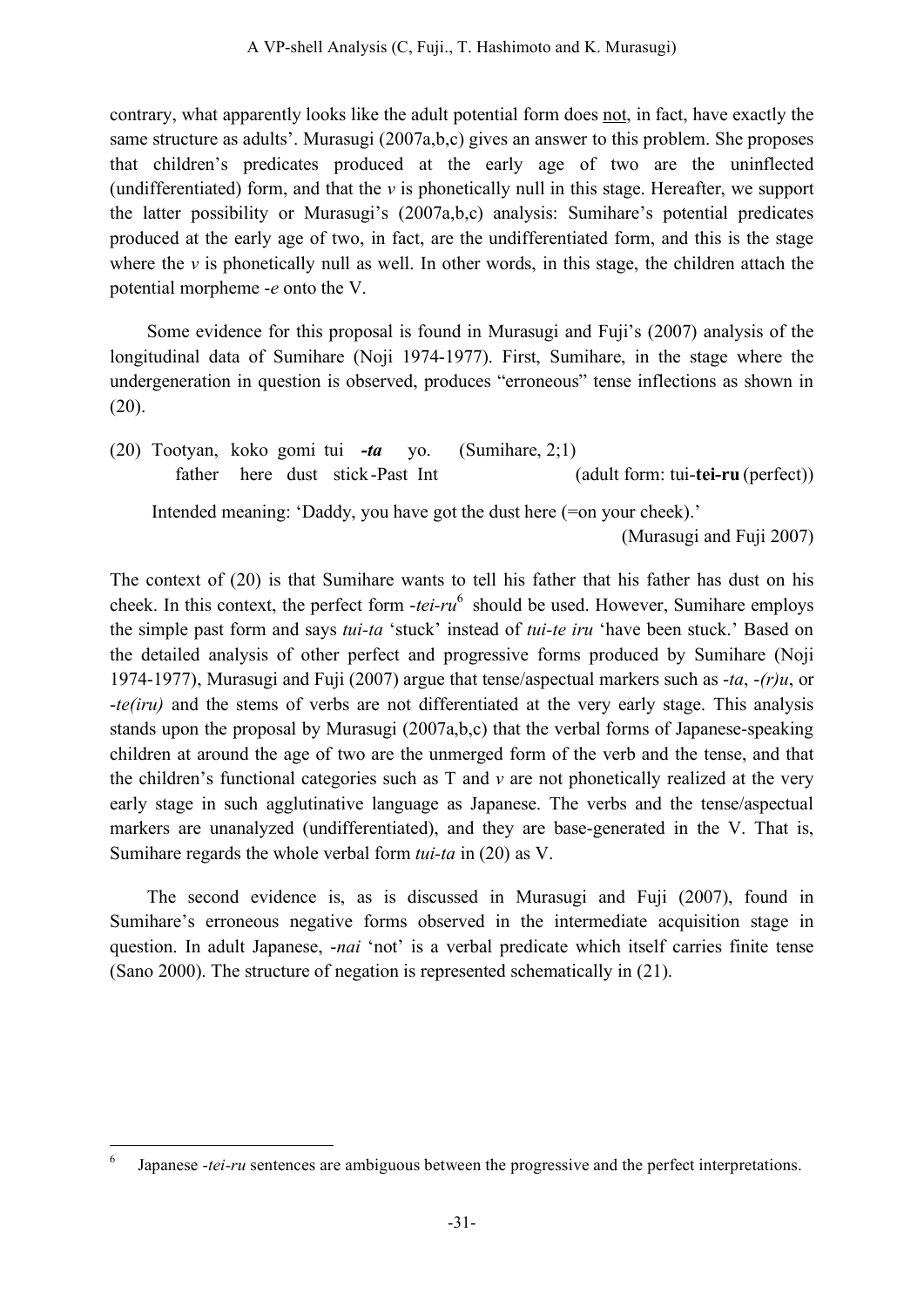

The examples in (22), however, indicate that Sumihare, in an early age of two, does not have the structure in (21).

| $(22)$ a. |               | Father:       | Sinbun<br>tot -ta?<br>Newspaper take -Past 'Have (you) fetched the newspaper yet?' |     |             |                                           |                                                 |  |  |
|-----------|---------------|---------------|------------------------------------------------------------------------------------|-----|-------------|-------------------------------------------|-------------------------------------------------|--|--|
|           |               |               | take -Past -Neg                                                                    |     |             | Sumihare: Tot $-ta$ -nai. (Sumihare, 2;1) | (adult form: tot-te-nai)                        |  |  |
|           |               |               | Intended meaning: '(I) haven't.'                                                   |     |             |                                           |                                                 |  |  |
|           | $\mathbf b$ . | Mother:       | Oti                                                                                | -ru | VO.         | fall down-Pres Int (You) will fall down.' |                                                 |  |  |
|           |               | Sumihare: Oti | fall down-Past -Neg                                                                |     | $-ta$ -nai. |                                           | (Sumihare, 2;1) (adult form oti-te-nai/oti-nai) |  |  |
|           |               |               | Intended meaning: '(I) won't.'                                                     |     |             |                                           | (Murasugi and Fuji 2007)                        |  |  |

In (22a), Sumihare is asked if he has already fetched the newspaper, and he intends to say, 'No, I haven't.' For this context, the negative form *tot-te-nai* 'haven't taken' should be used. However, Sumihare puts -*nai* on the past tense form *tot-ta* 'took,' and produces the unacceptable negative form *tot-ta-nai*. (22b) shows the same type of error. Even though his mother speaks to him using the present verbal form *oti-ru* 'fall down,' the child produces *oti-ta-nai*, putting -*nai* on the past tense form *oti-ta* 'fell down,' despite the fact that the negative form *oti-te-nai* or *oti-nai* should be used for this context.

Recall here that in such agglutinative language as Japanese, the functional categories such as  $T$  and  $\nu$  are not phonetically realized in the early stage, and the verbal forms of Japanese-speaking children at around the age of two are the unmerged form (Murasugi 2007a,b,c). The examples given above create one of the good cases for this hypothesis. The negative marker -*nai* 'not' is attached to the verbal form, *totta* or *otita* in this acquisition stage, because the child regards the whole verb containing the tense marker as a rote form.

Thus, the discussion so far leads us to presume that Sumihare, at the early age of two, produces the undifferentiated verbal forms as Murasugi (2007a,b,c) discusses. Then, it is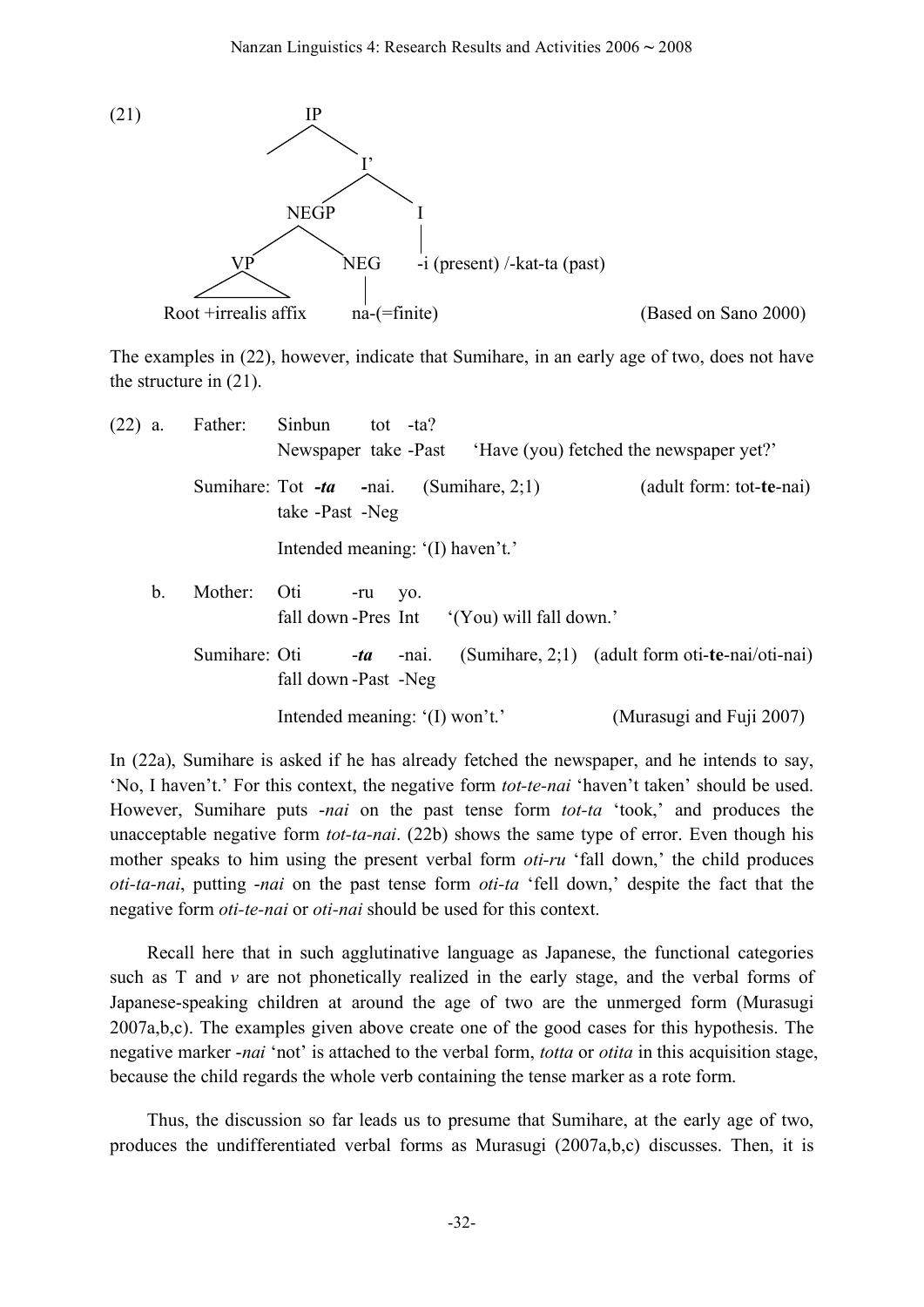natural to consider that the potentials found in this period are also undifferentiated verbs. Given this analysis, the examples in (19) would be, in fact, the "lexical potentials." That is, the child attaches the potential morpheme *-e,* not as a realization of the *v*, but as a part of the V. This analysis seems to be plausible since none of early potentials produced by Japanese-speaking children has the -*(r)are* form. The -*(r)are* potentials forms appear at around the age of 2;5, according to Noji (1974-1977), Shibuya (1994) and Arai (2006) (see Fuji, Hashimoto and Murasugi (2008a) for details.)

Note here that the children's potentials without a potential morpheme -*(rar)e* and the "lexical potentials" are all used with the potential meaning in the "correct" context. Hence, it is plausible that the  $\nu$  does exist and it has the feature (i.e.,  $[+\text{potential}]$ ) at this point, but it is phonetically null in the stage of the undergeneration, as Murasugi and Hashimoto (2004) propose.

### **4. The Overgeneration**

In Section 3, we argued that the undergeneration phenomenon observed in Japanese causatives and potentials are elegantly explained under Murasugi and Hashimoto's (2004) *v*-VP frame analysis. In this section, we turn to the overgeneration phenomenon. We point out that the two types of overgeneration are observed in a parallel way in the acquisition of Japanese causatives and potentials. We argue there is an intermediate acquisition stage where the children know that the *v* has to be phonetically realized in their target grammar, but the children (i) have not acquired the "correct (adult)" lexical forms, and/or (ii) have still the undifferentiated rote verbal forms.

### **4.1. The Overgeneration in -***(S)ase* **Causatives**

After the stage of the undergeneration, Japanese-speaking children start producing lexical causatives (at around the age of three for Akkun, and around 2;5 for Sumihare) (Murasugi and Hashimoto 2004, Murasugi, Hashimoto and Fuji 2007).

| $(23)$ a. Akkun -ni tabe -sase -tee. $(Akkun, 3,6)$ | -Dat eat -Cause -Req |                                             |  |                                                                     |
|-----------------------------------------------------|----------------------|---------------------------------------------|--|---------------------------------------------------------------------|
| '(Please) feed Akkun(/me) (with food).'             |                      |                                             |  | (Murasugi and Hashimoto 2004)                                       |
|                                                     |                      | -Nom Int cry-Cause - Past Cop - Neg-C/N Int |  | b. Seizi-kun boku-ga ne nak-asi -tan ja -nai-no yo. (Sumihare, 2,7) |

'It is not me who made (Mr.) Seiji cry.' (Murasugi, Hashimoto and Fuji 2007)

In (23a), *Akkun* is not an agent but a goal, since Akkun is asking his mother to put some food directly into his mouth. *Seizi-kun* in (23b) is not an agent either, because his action, i.e., crying, was caused by someone else. The object *Seizi-kun* is scrambled to (or topicalized in) the sentence-initial position, and the agent is *boku* (I, or Sumihare). Thus, the verbs in (23) are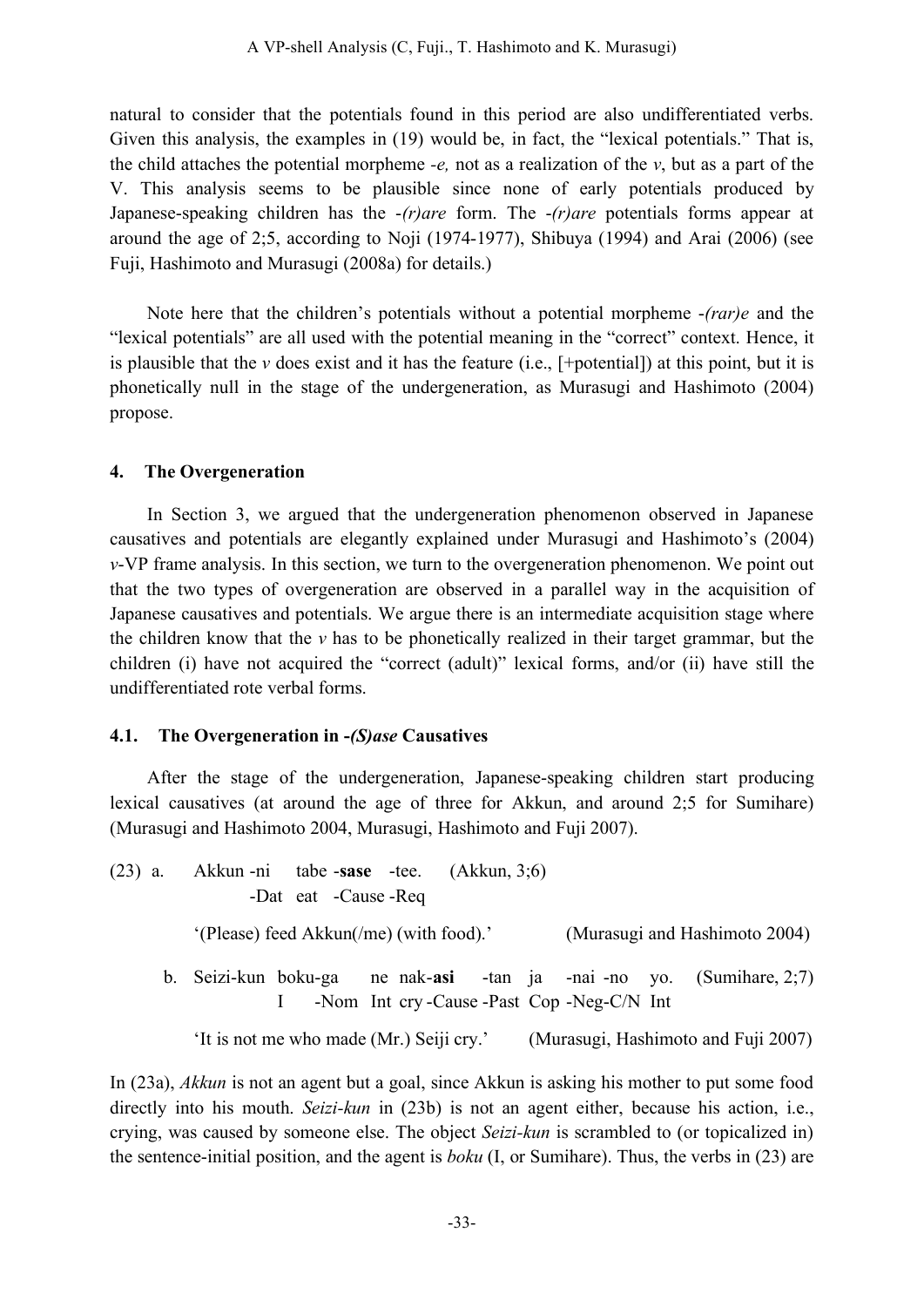analyzed to be lexical causatives, and it is plausible to consider that each sentence in (23) has a mono-clausal structure. Children, at this stage, are apparently aware that the [±cause] *v* must be phonetically realized.

Note here that, exactly at this stage, the overgeneration also takes place. There are in fact two types of overgeneration: one is "a verb + *-(s)ase*" form, and the other is "a causative verb + a causative morpheme" form. The examples of the first type of overgeneration are given in (24).

| $(24)$ a.   | Ok -i -sasi -te. (Sumihare, $3(1)$ )<br>get up-Intr-Cause - Req                           | (adult form: ok- <b>osi</b> -te)                                       |  |  |  |  |
|-------------|-------------------------------------------------------------------------------------------|------------------------------------------------------------------------|--|--|--|--|
|             | Intended meaning: '(Please) get (me) up.'                                                 | (Noji 1994-1997)                                                       |  |  |  |  |
| $b_{\cdot}$ | (Akkun, 3;7)<br><i>Nomi</i> - <i>tyatye</i> -te. (-tyatye = -sase)<br>drink - Cause - Req | $($ adult form: nom- $(s)$ ase-te $)$                                  |  |  |  |  |
|             | Intended meaning: '(Please) feed (me with miso soup.)'                                    |                                                                        |  |  |  |  |
|             | c. Gyunyu <i>nomi</i> -sase -te. (Taatyan, 2:9)<br>drink - Cause - Req<br>milk            | (Murasugi and Hashimoto 2004)<br>$($ adult form: nom- $(s)$ ase-te $)$ |  |  |  |  |
|             | Intended meaning: 'Please feed (me) with milk.'                                           | (Arai 2003)                                                            |  |  |  |  |

In (24a), Sumihare asks someone to get him up. Here, the imperative form of the lexical causative verb *ok-os-(r)u* 'to get … up,' or *ok-osi-te*, is expected in the adult grammar, but Sumihare erroneously attaches *-sasi* (which is sometimes used instead of the standard *-sase* in his dialect) to the stem of the intransitive verb *ok-i-ru* 'to get up.' (24b=(2a)) shows the similar type of error. The correct causative form of the verb *nom-(r)u* 'to drink' is *nom-(s)ase-ru*, which is formed by attaching the causative morpheme -*ase* to the verb stem, *nom*. However, Akkun erroneously attaches -*tyatye*, or the child's phonetic form of -*sase*- to its preverbal form *nomi*, and makes *nomi-tyatye-te*. In (24c), a child (not Sumihare) also produces *nomi-sase-te*, instead of *nom-(s)ase-te*. Those children commonly overgenerate the causative morpheme -*sase* in the cases where the transitive morpheme -*os* or the causative morpheme -*ase* should be chosen.

These data indicate that the children know that the *v* should be phonetically realized to make causatives, but they fail in choosing the right one among several ways of the realization of the causative morphemes. Interestingly enough, those children tend to choose the unmarked bound morpheme form, i.e., *-sase*.

The second type of overgeneration, "a causative verb  $+$  a causative morpheme," is produced at around later three years old upto five years old. The relevant examples are shown in (25).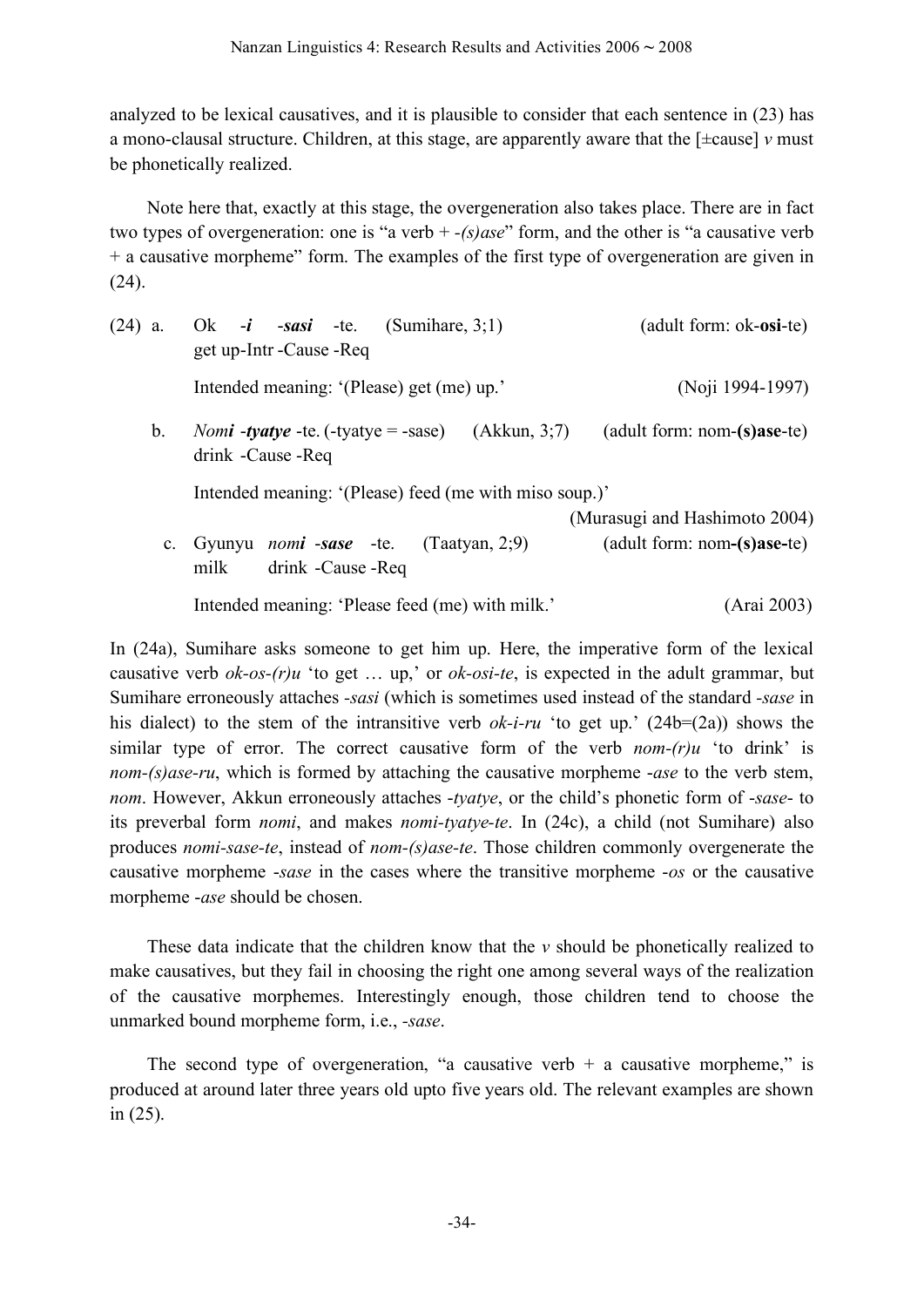- (25) a. Kuruma -o too -*si* -*sase* -ru. (Taatyan, 3;10) (adult form: too-**s**-(r)u) car -Acc pass -Cause -Cause -Pres Intended meaning: '(I'll) let the car pass through.' (Arai 2003) b. Kondo mi -*se* -*si* -te ageru kara ne. (Taatyan, 4;6) next time see -Cause -Cause -I give/let as Int (adult form: mi-**se**-te) Intended meaning: '(I'll) show (it to) you next time.' (Arai 2003)
	- c. Mag -*e -si* -te. (3;11) (adult form: mag-**e**-te) bend-Cause -Cause -Req Intended meaning: '(Please) bend (this).' (Ito 1990)

In (25a (=2b)), the transitive verb *too-s-(r)u* 'to let … pass,' which is a causative verb as well, is erroneously associated with an additional causative morpheme -*sase*. (25b) is another example of doubly-marked causatives. The transitive verb *mi-se-ru* 'to show' or 'to let … see' is, in fact, a causative verb containing the transitive (or causative) morpheme -*se* in it. However, the child adds the additional causative morpheme -*si* 7 and produces *mi-se-si-te* "by mistake." The example in (25c) reported by Ito (1990) can also be classified into the causative doubling overgeneration. The verb *mag-e-ru* 'to bend' is a lexical causative verb containing the transitive (or causative) morpheme -*e* in it, but the child wrongly attaches the additional -*si* to the already-lexical causative verb*.*

Then, why does the second type of overgeneration take place? We conjecture that this is the stage where children still have difficulty in finding the appropriate form for the stem of a verb as well as the correct form of a bound morpheme. What children know at this stage is an undifferentiated causative verb as the stem of a bare verb, and the mechanism that the *v* should be phonetically realized to make a causative verb. Hence, those children attach additional causative morphemes -*sase* or -*si* onto the undifferentiated V, as illustrated in (26).





 <sup>7</sup> The causative morphemes -*(s)ase* and -*(s)e* are often produced as -*(s)asi* and -*(s)i* in the western dialects of Japanese.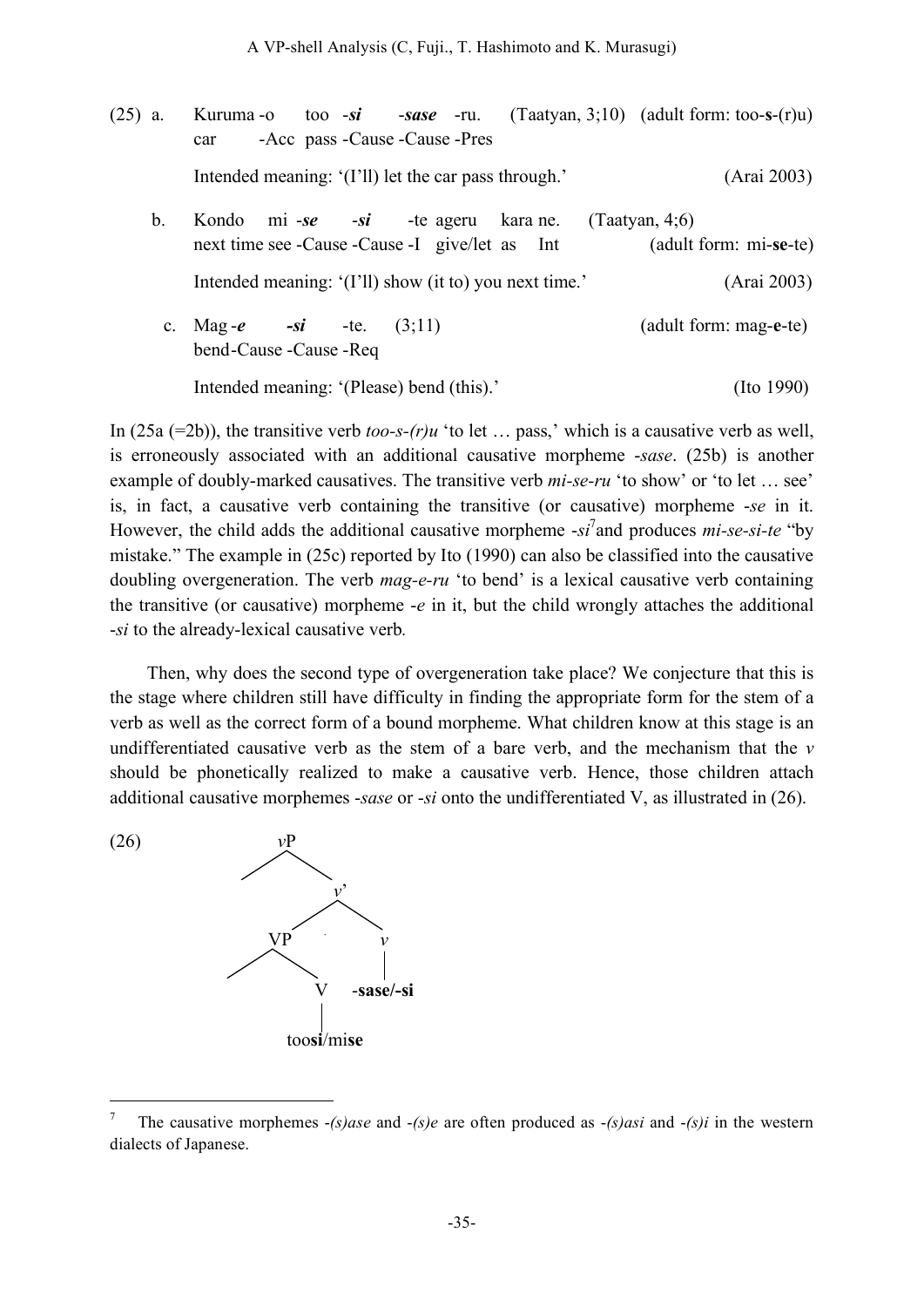Since children regard the whole verbal forms *toosi* and *mise* as V, they add the causative morphemes in the position of the  $\nu$  to realize it phonetically. This is probably the reason for the causative doubling phenomenon or the second overgeneration phenomenon where the lexical causatives are associated with additional unnecessary causative morphemes.<sup>8</sup>

## **4.2. The Overgeneration in -(***Rar)e* **Potentials**

Japanese-speaking children start producing potential sentences with the morpheme -*rare* at around the age of 2;5 (Shibuya 1994, Arai 2006, Fuji, Hashimoto and Murasugi 2008a, among others). (27) is an example from Arai (2006).

(27) Ake -rare-nai. (Taatyan, 2;5) open -Pot -Neg '(I) cannot open.' (Arai 2006)

In (27), Taatyan produces the potential sentence correctly with the morpheme -*rare*. Children apparently know by this stage that the potential morpheme -*(rar)e* is the realization of the *v*.

However, just like the causatives, in the acquisition of potentials as well, we find in Noji (1974-1977), Shibuya (1994), and Arai (2006) that the Japanese-speaking children go through the stage of overgeneration. And just like the causatives, two types of overgeneration are also found in the acquisition of -*(rar)e* potentials. One type of overgeneration is "a verb + -*rare.*" Observe the examples in (28a) and (28b (=4a)) found in Arai (2006).

| $(28)$ a. |             |                                                         | Taakun hitori-de tukur -(r)are-ta. (Taatyan, 3;0)                     | (adult form: tukur-e-ta) |
|-----------|-------------|---------------------------------------------------------|-----------------------------------------------------------------------|--------------------------|
|           |             |                                                         | by oneself make -Pot -Past                                            |                          |
|           |             |                                                         | Intended meaning: 'Taakun(/I) could make (this) by himself(/myself).' | (Arai 2006)              |
|           | $b_{\cdot}$ | Yar- $(r)$ are -nai. (Taatyan, 3;5)<br>$do - Pot - Neg$ |                                                                       | (adult form: yar-e-nai)  |
|           |             | Intended meaning: 'I cannot do.'                        |                                                                       | (Arai 2006)              |

In the standard Japanese, -*rare* is attached to vocalic verb stems, while -*e* is attached to consonantal verb stems, as is discussed in Section 2. However, the child overgenerates -*rare* in this stage. According to Arai (2006), the child has his own morpho-phonological rule, and puts *-rare* on the vocalic verbs, and -*are* on the consonantal verbs. Thus, in (28a) and (28b), the morpheme *-are* attaches to the stems of the verbs *tukur-(r)u* 'to make' and *yar-(r)u* 'to

 <sup>8</sup> Mamoru Saito brought our attention to this analysis. The overgeneration in (25) can be considered as the morphological one since the number of argument does not increase unlike the famous example of the syntactic overgeneration 'Don't giggle me' (Bowerman 1982). We would like to thank Jean Crawford and William Snyder for also making this point to us.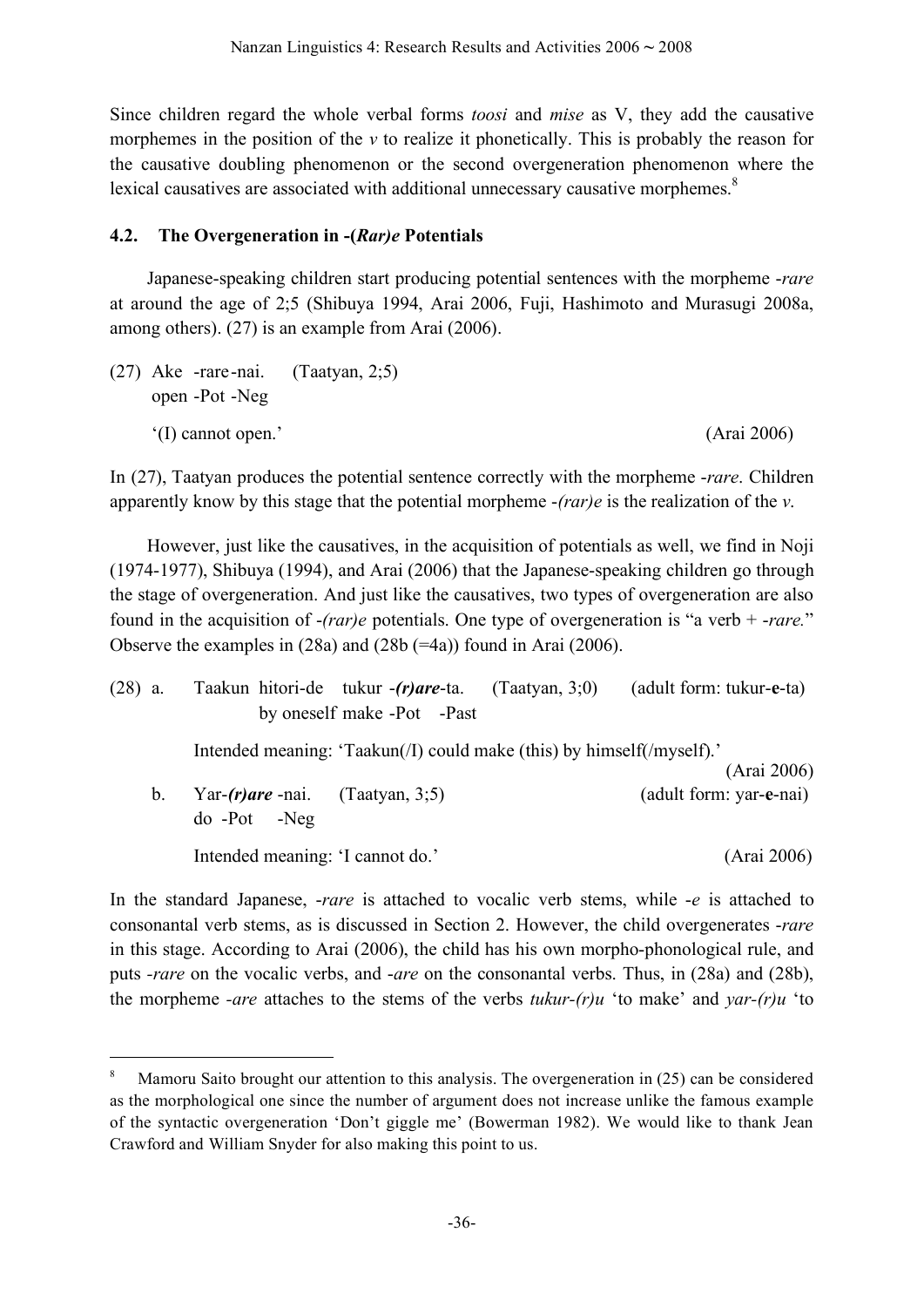do,' though the morpheme -*e* should be attached in the adult grammar.<sup>9</sup>

The same type of overgeneration is found in Sumihare's data as well (Fuji, Hashimoto and Murasugi 2008a).

(29) Kaatyan nakanaka tor -*(r)are* -n yo. (Sumihare, 3;3) mommy not easily take -Pot -Neg Int Intended meaning: 'Mommy, (I) can't take (it) easily.' (Noji 1974-1977)

In (29), the morpheme -*e* should be attached to yield the potential form *tor-e-n*, but Sumihare attaches -*(r)are* to the verb stem and produces the erroneous potential form. (28) and (29) indicate that children tend to choose an unmarked potential morpheme for the overgeneration just like the case of the causative -*sase*. In the case of potentials, *-rare* seems to be the unmarked potential morpheme. In the stage where the overgeneration in the acquisition of potentials is found, children have knowledge that the *v* is phonetically realized, but they do not know the "correct" adult bound form for the *v*, and hence, they choose the unmarked potential morpheme *-rare.*

The second type of overgeneration, i.e., "a potential verb  $+$  a potential morpheme," is also observed in Japanese-speaking children at three through five years of age.<sup>10</sup> A couple of examples are given in  $(30a)$  and  $(30b (=4b))$ .

| $(30)$ a. | Gakko-ni ik-e -re -ru yo. (Sumihare, 3;1)                                      | (adult form: ik-e-ru)  |
|-----------|--------------------------------------------------------------------------------|------------------------|
|           | School -Dat go-Pot -Pot -Pres Int                                              |                        |
|           | Intended meaning: '(I) can go to school by myself.'                            | (Noji 1974-1977)       |
| $b_{-}$   | Zyoozuni mot - <i>e -rare</i> -ta. (Taatyan, 4;2)<br>have-Pot-Pot-Past<br>well | (adult form: mot-e-ta) |
|           | Intended meaning: '(I) could bring (this) up very well.'                       | (Arai 2006)            |

In (30), children attach an additional potential morpheme -*re* or *-rare* onto the already-potential-verbs (or "lexical" potentials). (30a) indicates that Sumihare produces an erroneous potential form, *ik-e-re-ru* for *ik-e-ru* (the adult potential form of *ik-u* 'to go'). The same type of potential doubling error is found in Taatyan's data, as shown in (30b). Taatyan correctly attaches -*e* to the consonantal verb *mot-(r)u* 'to have.' However, he additionally attaches the potential morpheme -*rare*, yielding an unacceptable potential form *mot-e-rare-ta*.

 <sup>9</sup> As far as we know, Shibuya (1994) is one of the pioneers who found the productive overgeneration errors found in the acquisition of Japanese potentials. Arai (2003, 2006) reports the overgeneration phenomena in causatives as well as potentials, and attempts to analyze them in a uniform way.

In the case of Sumihare, he starts producing two types of overgeneration at the same age, at around the age of three.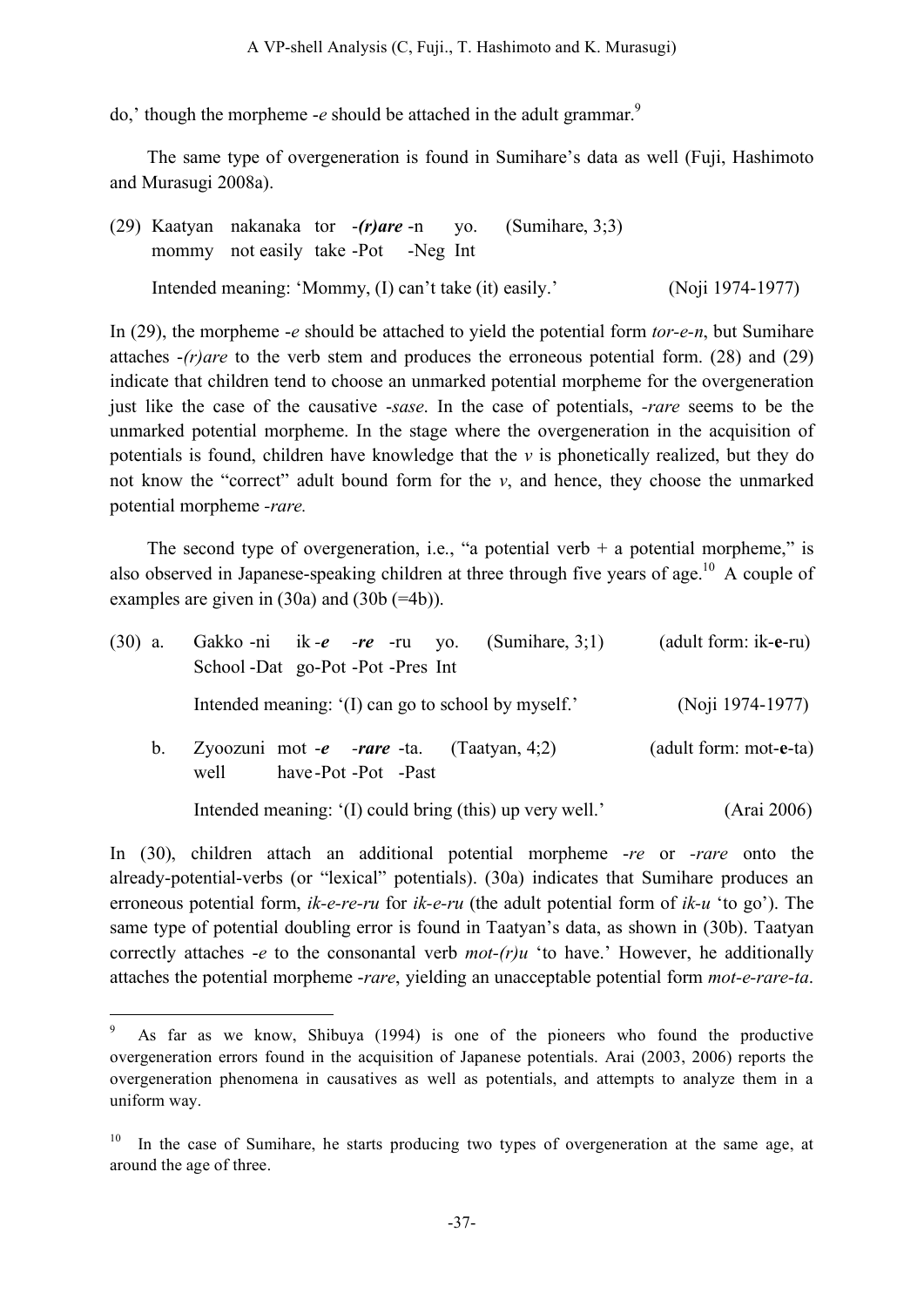As is the case of causatives, this type of overgeneration would reflect the stage where children still use the undifferentiated potential verbs. This is the stage where children know that a potential morpheme should be attached to make a productive potential form in the target grammar, and hence, they put a potential morpheme such as -*re* or -*rare* on the lexical potential verb.

### **5. Discussion and Conclusion**

In line with Yano (2007a,b,c), we overviewed that the parallel intermediate stages in the acquisition of Japanese causatives and potentials are observed. We showed that these intermediate stages, the undergeneration and the overgeneration, can be uniformly analyzed under the VP-shell hypothesis for the acquisition of the Japanese complex predicates proposed by Murasugi and Hashimoto (2004).

First, we introduced Murasugi and Hashimoto's (2004) analysis of undergeneration, where  $-(s)$ *ase* as the *v* is not morphologically realized and the transitive/intransitive alternation errors are frequently observed. We pointed out that this analysis can be extended to potentials as well. Japanese-speaking children do not produce *-(rar)e*, and employ the unanalyzed adult form as a potential verb, and like the case of causatives, these errors are due to children's initial hypothesis that the *v* does exist in their grammar, but it is phonetically null. In fact, Murasugi and Hashimoto (2004) relate this stage to the adult English transitive/intransitive alternation, as shown in (31) (See also (11)).

- (31) a. John passed the ring to Mary.
	- b. The ring passed to Mary.

Both the transitive *pass* and the intransitive *pass* are realized as *pass* in English. The children's alternation errors found in Japanese have, in fact, the adult English-type structure: both the *v*'s of [±cause] are realized as zero morphemes.

Second, we discussed two types of overgeneration for causatives and potentials. One type of overgeneration is "a correct (but sometimes inappropriate) stem of a verb + (unmarked) -*sase* or -*rare*."<sup>11</sup> Another type of overgeneration is the causative and the potential doubling: "an undifferentiated causative verb  $+$  a causative morpheme" and "an undifferentiated potential verb +a potential morpheme, " respectively. We argued that these overgenerations take place, since Japanese-speaking children, at one point of language acquisition, have difficulty in finding the "correct" adult forms of the bound morphemes for causatives and potentials. The agglutinative language learners, at an early stage of language acquisition, have difficulty in differentiating the bound morphemes from the stem of verbs as Murasugi (2007a,b,c) discusses.

<sup>&</sup>lt;sup>11</sup> Precisely speaking, this type of error may not be the case of overgeneration, but rather, a morphological error, as Mamoru Saito (p.c.) and Alison Gabriele (p.c.) pointed out to us.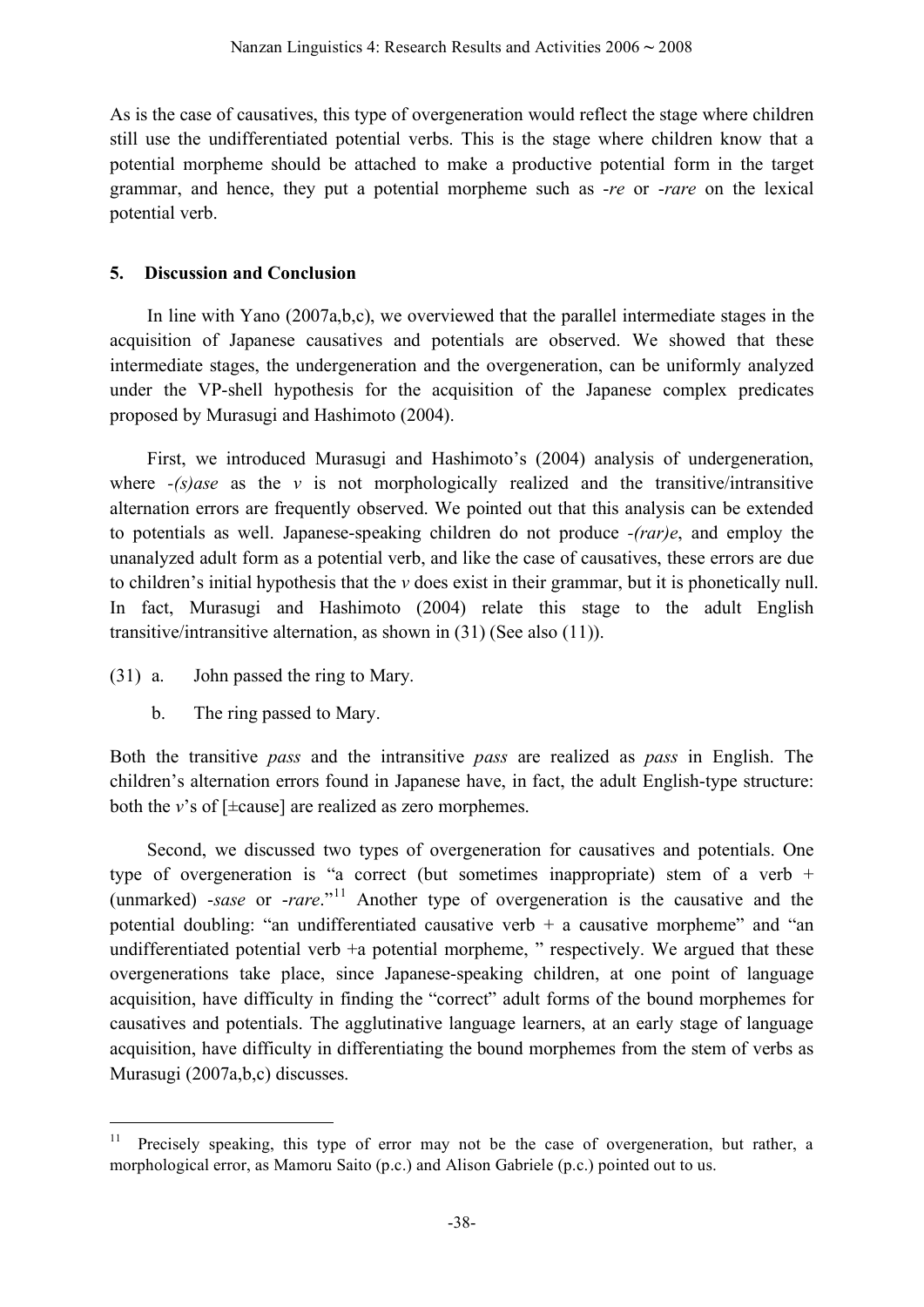The analysis presented here confirms Murasugi and Hashimoto's (2004) proposal that Japanese-speaking children acquire the *v*-VP structure very early, but they seem to be confused in choosing the correct morpho-phonological realization of the *v*. This conclusion further provides a piece of supportive evidence for Null Functional Head Hypothesis proposed by Murasugi (2007a,b,c), which states that what is acquired late is not functional categories *per se* but the morpho-phonological realization of functional heads. The undergeneration and the overgeneration observed in the acquisition of Japanese complex predicates are not due to the lack of the related functional category,  $v$ , but due to the difficulty in realizing it with an appropriate morpheme.

### **References**

- Arai, F. (2003) "Nihongo ni Okeru Kiin Tadousi no Syutoku Dankai [Developmental Sequence in the Acquisition of Lexical Causative Verbs -Implications of Causative Errors in Japanese-]," *Kyoto-Sangyo Daigaku Ronsyu Zinbunkagaku-Keiretu [Kyoto-Sangyo University Essays on Humanity Science]* 30, Kyoto-Sangyo University, 1-38.
- Arai, F. (2006) "Nihongo ni Okeru Kanou Hyougen no Syutoku Katei [Developmental Sequence in the Acquisition of the Potential Construction in Japanese]," *Kyoto-Sangyo Daigaku Ronsyu Zinbunkagaku-Keiretu [Kyoto-Sangyo University Essays on Humanity Science]* 34, Kyoto-Sangyo University, 1-23.
- Bowerman, M. (1982) "Evaluating Competing Linguistic Models with Language Acquisition Data: Implications of Developmental Errors with Causative Verbs," *Quaderni di Semantica* 3, 5-66.
- Bobaljik, J. D. and S. Wurmbrand (2005) "The Domain of Agreement," *Natural Language and Linguistic Theory* 23, 809-865.
- Bobaljik, J. D. and S. Wurmbrand (2007) "Complex Predicates, Aspect, and Anti-reconstruction," *Journal of East Asian Linguistics* 16, No.1, 27-42.
- Chomsky, N. (1995) *The Minimalist Program*, MIT Press, Cambridge, Mass.
- Fuji, C. (2006) "Two Types of Causatives in Japanese and Japanese Sign Language: A Study in Syntax and Acquisition," Master's thesis, Nanzan University.
- Fuji, C., T. Hashimoto, and K. Murasugi (2008a) "VP-shell Analysis for the Acquisition of Japanese Potentials," *Nanzan Linguistics Special Issue* 3.2, 65-102.
- Fuji, C., T. Hashimoto, and K. Murasugi (2008b) "A Theoretical Account for the Undergeneration and the Overgeneration in Japanese Complex Predicates," in H. Chan, E. Kapia and H. Jacob, eds., *Online Proceedings Supplement of BUCLD 32*. (http://www.bu.edu/linguistics/APPLIED/BUCLD/proc.html)
- Hale, K. and S. J. Keyser (1993) "On Argument Structure and the Lexical Expression of Syntactic Relations," in K. Hale and S. J. Keyser, eds., *The View from Building 20: Essays in Linguistics in Honour of Sylvain Bromberger*, MIT Press, Cambridge, Mass., 53-109.
- Hale, K. and S. J. Keyser (2002) *Prolegomena to a Theory of Argument Structure*, MIT Press, Cambridge, Mass.
- Harley, H. (1995) *Subjects, Events and Licensing*, Ph.D. dissertation, MIT.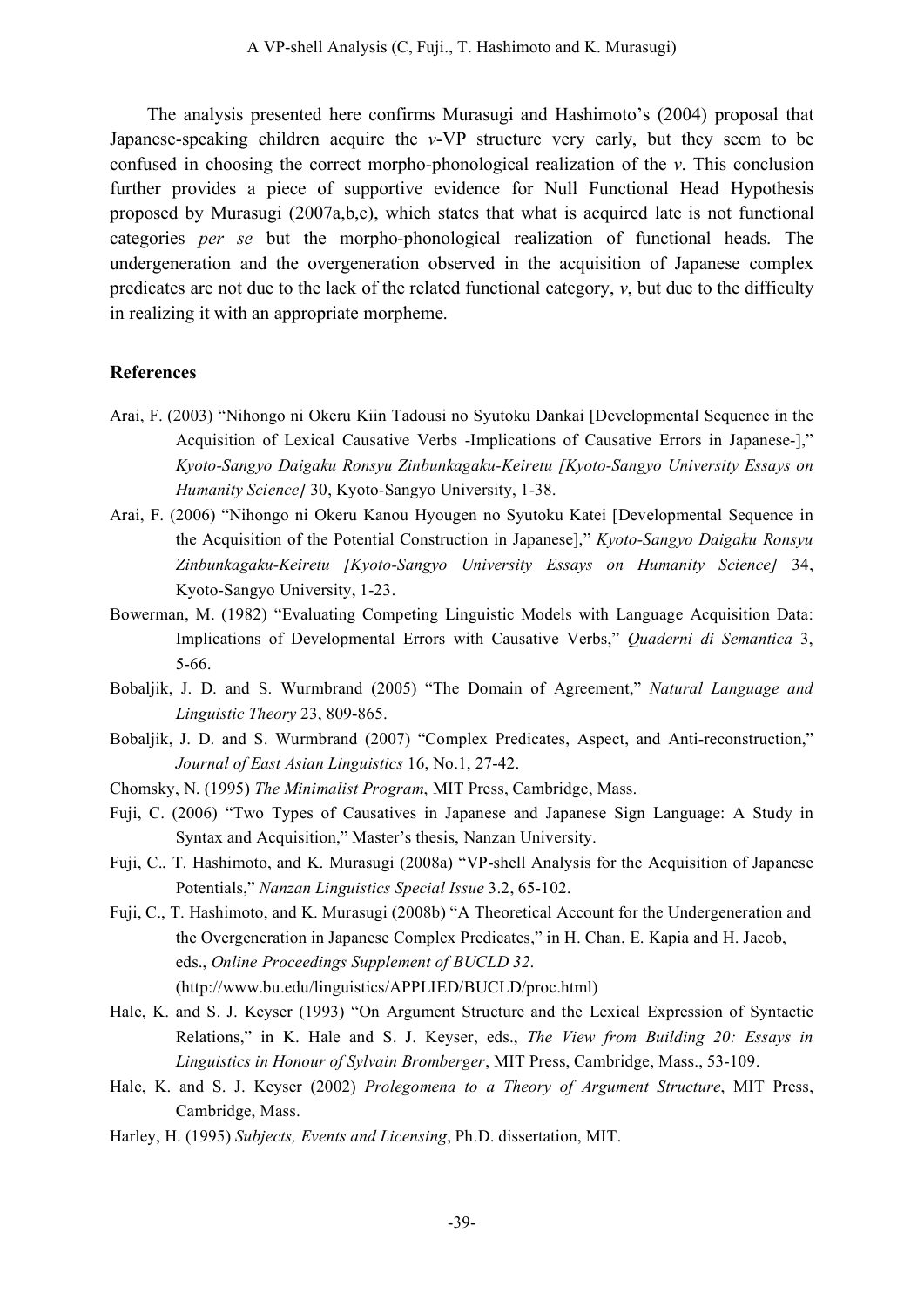- Harley, H. (2006) "On the Causative Construction," to appear in S. Miyagawa and M. Saito, eds., *The Handbook of Japanese Linguistics*, Oxford University Press, Oxford. (http://ling.auf.net/lingBuzz/000433)
- Ito, K. (1990) *Kodomo no Kotoba - Syutoku to Souzou [Child Language: Acquisition and Innovation]*, Keisou Syobou, Tokyo.
- Kinsui, S. (2003) "*Ra*-nuki Kotoba no Rekisiteki Kenkyu [A Historical Study of *Ra*-omission Forms]," *Gengo [Language]* Vol.32, No.4, 56-62.
- Koizumi, M. (1995) *Phrase Structure in Minimalist Syntax*, Ph.D. dissertation, MIT.
- Larson, R. (1988) "On the Double Object Construction," *Linguistic Inquiry* 19, 335–391.
- MacWhinney, B. (2000) *The CHILDES Project*: *Tools for Analyzing Talk*, Lawrence Erlbaum, Mahwah, NJ.
- Matsumoto, Y. (2000) "On the Crosslinguistic Parameterization of Causative Predicates: Implications from Japanese and Other Languages," in M. Butt and T. H. King, eds., *Argument Realization*, CSLI Publications, Stanford, 135-169.
- Miyagawa, S. (1980) *Complex Verbs and the Lexicon*, Ph.D. dissertation, University of Arizona.
- Miyagawa, S. (1984) "Blocking and Japanese Causatives," *Lingua* 64, 177-207.
- Miyagawa, S. (1998) "*(S)ase* as an Elsewhere Causative and the Syntactic Nature of Words," *Journal of Japanese Linguistics* 16, 67-110.
- Murasugi, K. (2007a) "Intermediate Acquisition Stages: A View from Japanese," Paper Presented at Workshop on Romance-Japanese: Comparative Syntax and Language Acquisition, University of Siena, May 5.
- Murasugi, K. (2007b) "Intermediate Stages in Language Acquisition: Prism in an Agglutinative Language," Paper Presented at the  $3<sup>rd</sup>$  Acquisition Research Workshop, Center for Linguistics, Nanzan University, June 16.
- Murasugi, K. (2007c) "Null Functional Head Hypothesis for Language Acquisition," Paper Presented at International Symposium of the Cambridge - Connecticut - Hyderabad - Nanzan - Siena - Tsing Hua Consortium for Linguistics, National Tsing Hua University, December 17.
- Murasugi, K. and C. Fuji (2007) "Asupekuto no Kakutoku: Ehime Hougen kara Gengo(riron) e [The Acquisition of Aspects: Theoretical Implications from Ehime Syntax]," *Academia* 82, Nanzan University, 43-93.
- Murasugi, K. and T. Hashimoto (2004) "Three Pieces of Acquisition Evidence for the *v*-VP Frame," *Nanzan Linguistics* 1, 1-19.
- Murasugi, K., T. Hashimoto, and C. Fuji (2007) "VP-Shell Analysis for the Acquisition of Japanese Intransitive Verbs, Transitive Verbs, and Causatives," *Linguistics* 45, Vol. 3, 615-651.
- Murasugi, K., T. Hashimoto, and S. Kato (2003) "On the Acquisition of Causatives in Japanese," in A. Brugos, L. Micciulla and C. E. Smith, eds., *Online Proceedings Supplement of BUCLD 28*. (http://www.bu.edu/linguistics/APPLIED/BUCLD/supp.html)
- Noji, J. (1974-1977) *Youzi no Gengoseikatu no Zittai [Substance of the Language Use in Child Age] I-IV*, Bunka Hyouron Syuppan, Tokyo.
- Okubo, A. (1967) *Youzi Gengo no Hattatu [The Development of Child Language]*, Tokyodo Syuppan, Tokyo.